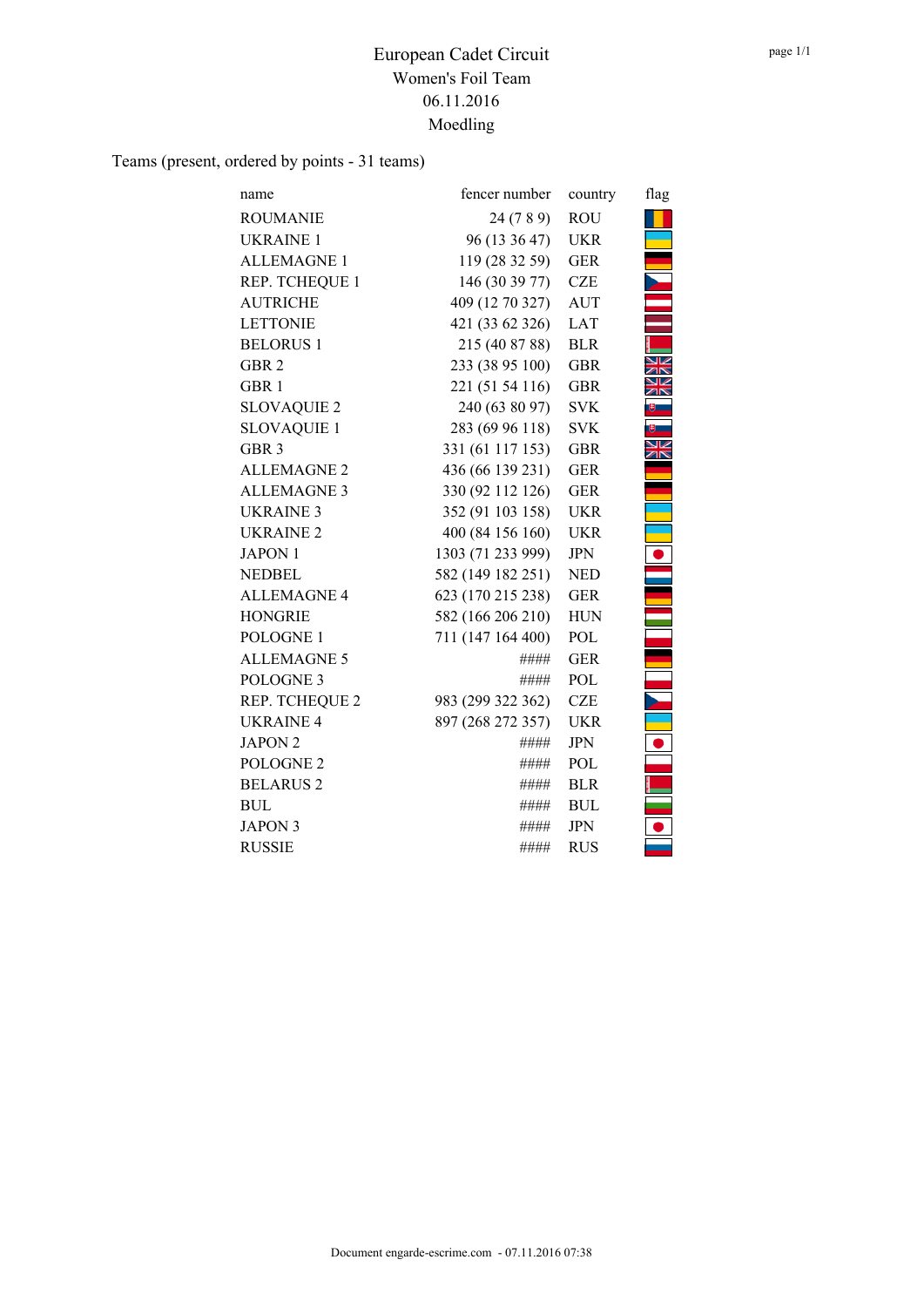Fencers (present, structured order - 118 fencers)

| name and first name           | team               | country    | flag                 |
|-------------------------------|--------------------|------------|----------------------|
| <b>BOEGLE Vivien</b>          | <b>AUTRICHE</b>    | AUT        |                      |
| <b>SCHMIDT Elsa</b>           | <b>AUTRICHE</b>    | <b>AUT</b> |                      |
| <b>BRUGGER Lilli</b>          | <b>AUTRICHE</b>    | <b>AUT</b> |                      |
| <b>ROM Florentine</b>         | <b>AUTRICHE</b>    | <b>AUT</b> |                      |
| SHAFAROSTAVA Varvara          | <b>BELARUS 2</b>   | <b>BLR</b> |                      |
| ULASAVA Darya                 | <b>BELARUS 2</b>   | <b>BLR</b> |                      |
| VASILEVICH Maryia             | <b>BELARUS 2</b>   | <b>BLR</b> |                      |
| ANDREYENKA Hanna              | <b>BELORUS 1</b>   | <b>BLR</b> |                      |
| ANDREYENKA Yana               | <b>BELORUS1</b>    | <b>BLR</b> |                      |
| LAZAREVA-SKRANZHEVSKAYA Yana  | <b>BELORUS 1</b>   | <b>BLR</b> |                      |
| MALASHINA Yuliya              | <b>BELORUS1</b>    | <b>BLR</b> |                      |
| POPOVA Bilyana                | <b>BUL</b>         | <b>BUL</b> |                      |
| KOSTOVA Radostina             | <b>BUL</b>         | <b>BUL</b> | E                    |
| KOLEVA Gabriela               | <b>BUL</b>         | <b>BUL</b> | a.                   |
| MIHALEVA Viktoriya            | <b>BUL</b>         | <b>BUL</b> |                      |
| MACKO Michaela                | REP. TCHEQUE       | <b>CZE</b> |                      |
| MALICKOVA Eliska              | REP. TCHEQUE       | <b>CZE</b> |                      |
| NEMCOVA Stepanka              | REP. TCHEQUE       | <b>CZE</b> |                      |
| SEDLAKOVA Isabela             | REP. TCHEQUE       | CZE        |                      |
| KOCOUROVA Adela               | REP. TCHEQUE       | <b>CZE</b> |                      |
| KURESOVA Tamara               | REP. TCHEQUE       | <b>CZE</b> |                      |
| MUSILKOVA Veronika            | REP. TCHEQUE       | <b>CZE</b> |                      |
| <b>VLCKOVA Lucie</b>          | REP. TCHEQUE       | <b>CZE</b> |                      |
| <b>HARDIE Heloise</b>         | GBR 1              | <b>GBR</b> | 7N                   |
| <b>HOME Amy</b>               | GBR <sub>1</sub>   | <b>GBR</b> | 7 <sup>5</sup>       |
| MCLAUGHLIN Mhairi             | GBR <sub>1</sub>   | <b>GBR</b> |                      |
| <b>BABAEVA</b> Seville        | GBR <sub>2</sub>   | <b>GBR</b> |                      |
| <b>GRANVILLE Bronwen</b>      | GBR <sub>2</sub>   | <b>GBR</b> | ѭ                    |
| WILLIAMS-STEWART Teagan       | GBR 2              | <b>GBR</b> |                      |
| BALESTRIERI Arianna           | GBR 3              | <b>GBR</b> |                      |
| <b>BEARDMORE Emily</b>        | GBR <sub>3</sub>   | <b>GBR</b> |                      |
| <b>CURWEN Becci</b>           | GBR <sub>3</sub>   | <b>GBR</b> | VZ<br>7 <sub>8</sub> |
| MOND Amanda                   | GBR <sub>3</sub>   | <b>GBR</b> | ⊠⊻<br><b>ZIN</b>     |
| <b>ERHARDT</b> Maike          | <b>ALLEMAGNE 1</b> | <b>GER</b> |                      |
| FERON Johanna                 | <b>ALLEMAGNE 1</b> | <b>GER</b> |                      |
| <b>SCHNABEL Hanna</b>         | <b>ALLEMAGNE 1</b> | <b>GER</b> |                      |
| <b>VOESTE</b> Mara sofie      | <b>ALLEMAGNE 1</b> | <b>GER</b> |                      |
| <b>BRUNETS</b> Sophie Irene   | <b>ALLEMAGNE 2</b> | <b>GER</b> |                      |
| DHUIQUE-HEIN Aliya            | <b>ALLEMAGNE 2</b> | <b>GER</b> |                      |
| <b>SCHNEEGANS Anne-Sophie</b> | <b>ALLEMAGNE 2</b> | <b>GER</b> |                      |
| VOGEL Ainhoa                  | <b>ALLEMAGNE 2</b> | <b>GER</b> |                      |
| <b>ADLER</b> Laura            | <b>ALLEMAGNE 3</b> | <b>GER</b> |                      |
| PHILIPP Angelina              | <b>ALLEMAGNE 3</b> | <b>GER</b> |                      |
| <b>SCHMITZ Karoline</b>       | <b>ALLEMAGNE 3</b> | <b>GER</b> |                      |
| THUERMER Caecilia             | <b>ALLEMAGNE 3</b> | <b>GER</b> |                      |
| <b>EBIGT</b> Leonie           | <b>ALLEMAGNE 4</b> | <b>GER</b> |                      |
| <b>JANSEN</b> Greta           | <b>ALLEMAGNE 4</b> | <b>GER</b> |                      |
| MORANDI Carlotta sophie       | <b>ALLEMAGNE 4</b> | <b>GER</b> |                      |
|                               |                    |            |                      |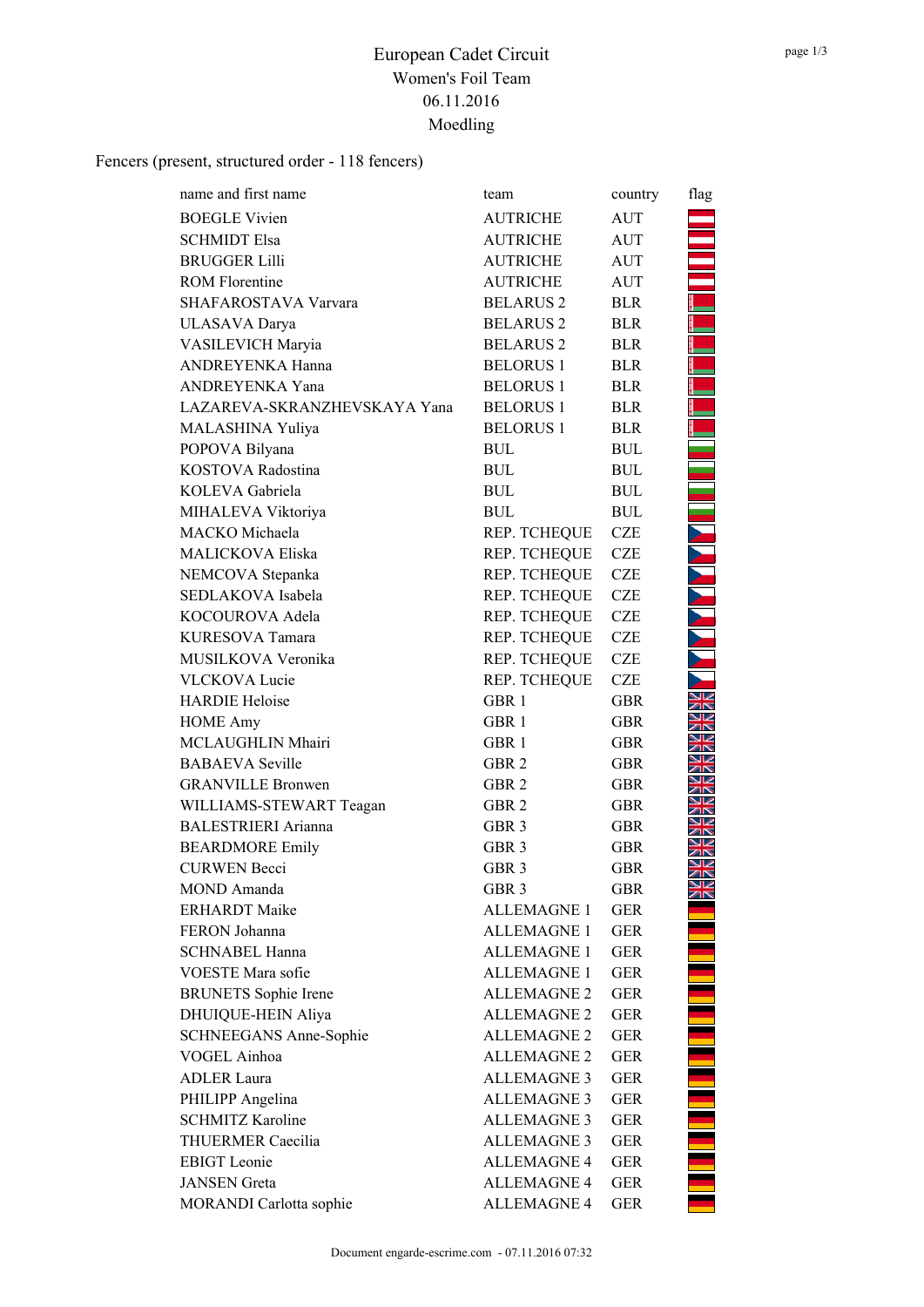## Fencers (present, structured order - 118 fencers)

| name and first name      | team                 | country    | flag                                                         |
|--------------------------|----------------------|------------|--------------------------------------------------------------|
| MORGENROTH Julia         | <b>ALLEMAGNE 4</b>   | <b>GER</b> |                                                              |
| HUBOLD Lena              | <b>ALLEMAGNE 5</b>   | <b>GER</b> |                                                              |
| SHIGIHARA Annalena       | ALLEMAGNE 5          | <b>GER</b> |                                                              |
| <b>STERZIK Linda</b>     | <b>ALLEMAGNE 5</b>   | <b>GER</b> |                                                              |
| ZEHNER Evelyn            | <b>ALLEMAGNE 5</b>   | <b>GER</b> |                                                              |
| <b>CZEKMAN Luca</b>      | <b>HONGRIE</b>       | <b>HUN</b> |                                                              |
| FEKETE Hanga             | <b>HONGRIE</b>       | <b>HUN</b> |                                                              |
| ZSOLDOSI Emilia          | HONGRIE              | <b>HUN</b> |                                                              |
| NEKIFOR Erika            | HONGRIE              | <b>HUN</b> | È,                                                           |
| KANO Arisa               | <b>JAPON 1</b>       | <b>JPN</b> |                                                              |
| <b>TAGUCHI Riho</b>      | JAPON 1              | <b>JPN</b> |                                                              |
| <b>TOSA Yukino</b>       | JAPON 1              | JPN        | $\begin{array}{c} \bullet \\ \bullet \\ \bullet \end{array}$ |
| FUKUTSUKA Tokiho         | JAPON <sub>2</sub>   | JPN        | $\bullet$                                                    |
| HABASHITA Kanna          | JAPON <sub>2</sub>   | <b>JPN</b> | $\bullet$                                                    |
| TAKEZAWA Shiori          | JAPON <sub>2</sub>   | <b>JPN</b> | $\bullet$                                                    |
| NAGANO Natsuko           | JAPON 3              | JPN        | $\bullet$                                                    |
| NOGUCHI Julia            | JAPON 3              | <b>JPN</b> | $\bullet$                                                    |
| TAKAHASHI Sayaka         | JAPON 3              | JPN        | $\bullet$                                                    |
| <b>IVANOVA</b> Daniella  | <b>LETTONIE</b>      | <b>LAT</b> |                                                              |
| <b>MALNIECE Juta</b>     | <b>LETTONIE</b>      | LAT        |                                                              |
| SOLODKIHA Jekaterina     | <b>LETTONIE</b>      | LAT        |                                                              |
| <b>VAIKULE Eva</b>       | <b>LETTONIE</b>      | <b>LAT</b> |                                                              |
| <b>BUTIN BIK Elise</b>   | NEDBEL               | <b>NED</b> |                                                              |
| <b>MEULENAAR Veerle</b>  | NEDBEL               | <b>NED</b> |                                                              |
| <b>SWENNEN Annemaine</b> | NEDBEL               | <b>NED</b> |                                                              |
| WAUTERS Marjolein        | <b>NEDBEL</b>        | <b>NED</b> |                                                              |
| KISIELEWSKA Alicja       | POLOGNE 1            | POL        |                                                              |
| KOLODZIEJCZYK Malwina    | POLOGNE 1            | POL        |                                                              |
| OKLINSKA Marta           | POLOGNE 1            | POL        |                                                              |
| <b>SZMIT</b> Laura       | POLOGNE 1            | POL        |                                                              |
| <b>BESSMAN JULIA</b>     | POLOGNE 2            | POL        |                                                              |
| SZEMPLINSKA Natalia      | POLOGNE <sub>2</sub> | POL        |                                                              |
| WIERZCHOWSKA Barbara     | POLOGNE <sub>2</sub> | POL        |                                                              |
| ZACHAREWICZ Ewa          | POLOGNE <sub>2</sub> | POL        |                                                              |
| DEBICKA Oliwia           | POLOGNE <sub>3</sub> | POL        |                                                              |
| KEDZIORA Zuzanna         | POLOGNE <sub>3</sub> | POL        |                                                              |
| SZATARSKA Maja           | POLOGNE <sub>3</sub> | POL        |                                                              |
| WITKIEWICZ Joanna        | POLOGNE <sub>3</sub> | POL        |                                                              |
| <b>DRAGHICI Raluca</b>   | <b>ROUMANIE</b>      | ROU        |                                                              |
| <b>CANDESCU Rebeca</b>   | <b>ROUMANIE</b>      | ROU        |                                                              |
| <b>GHEORGHE Andreea</b>  | <b>ROUMANIE</b>      | ROU        |                                                              |
| <b>SAVEANU</b> Anca      | <b>ROUMANIE</b>      | ROU        |                                                              |
| <b>BORODAENKO Alina</b>  | <b>RUSSIE</b>        | <b>RUS</b> |                                                              |
| FEDOROVA Maria           | <b>RUSSIE</b>        | <b>RUS</b> |                                                              |
| IAKIM Aleksandra         | <b>RUSSIE</b>        | <b>RUS</b> |                                                              |
| LEBEDEVA Lada            | <b>RUSSIE</b>        | RUS        |                                                              |
| <b>BARTALOVA Vivien</b>  | <b>SLOVAQUIE 1</b>   | SVK.       | υ,                                                           |
| <b>BODOVA Barbara</b>    | <b>SLOVAQUIE 1</b>   | SVK.       | θ.                                                           |
| <b>GYORGY Eszter</b>     | <b>SLOVAQUIE 1</b>   | SVK.       | θ.                                                           |
| <b>UDVARDI</b> Jazmin    | <b>SLOVAQUIE 1</b>   | SVK.       |                                                              |
| <b>BUDAY Boglarka</b>    | <b>SLOVAQUIE 2</b>   | <b>SVK</b> |                                                              |
|                          |                      |            |                                                              |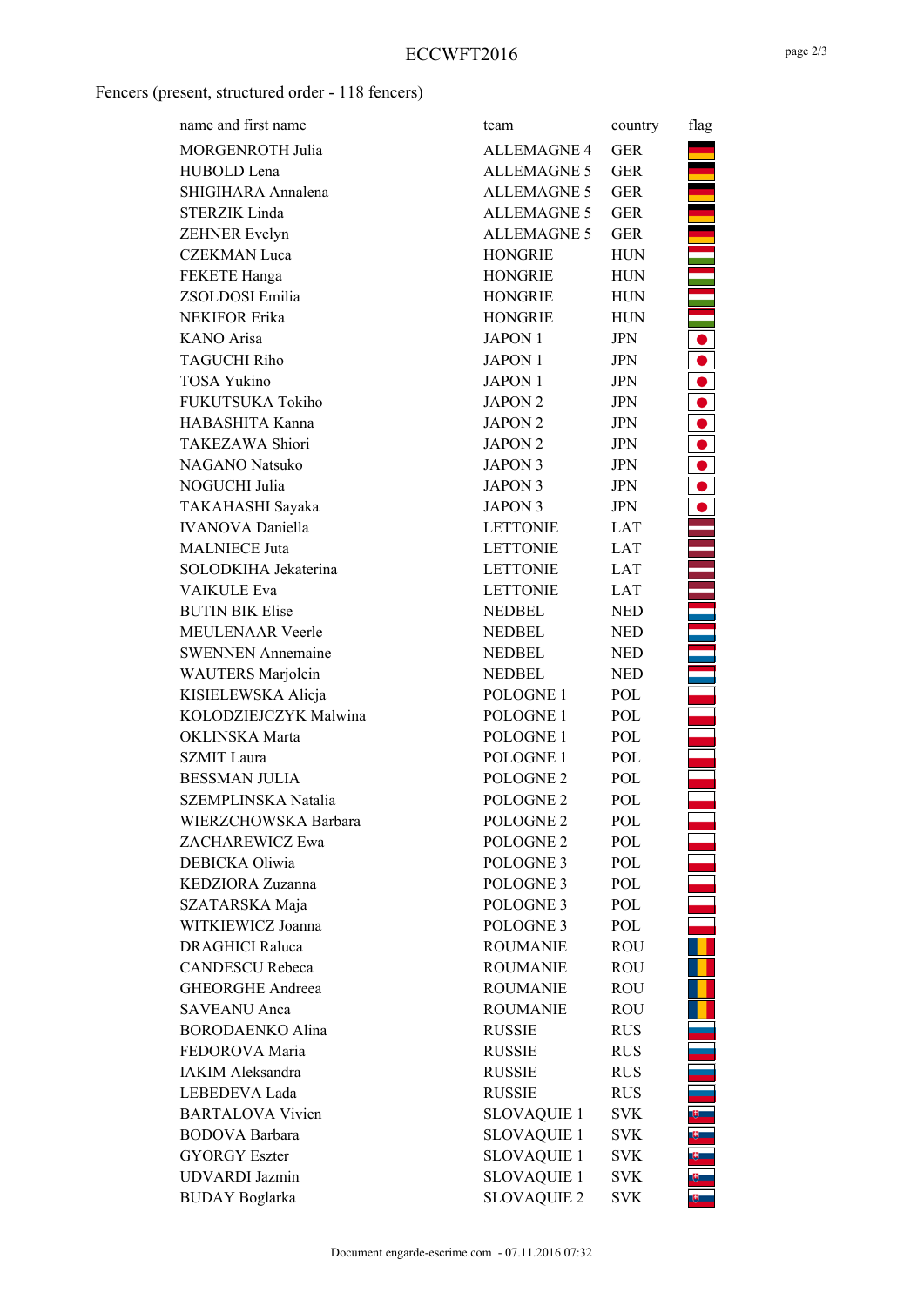### Fencers (present, structured order - 118 fencers)

| name and first name     | team                 | country    | flag         |
|-------------------------|----------------------|------------|--------------|
| CSEFALVAYOVA Rebeka     | SLOVAQUIE 2          | SVK.       | $\mathbf{e}$ |
| KRALIKOVA Veronika      | SLOVAQUIE 2          | <b>SVK</b> |              |
| NAGYOVA Kitti           | SLOVAQUIE 2          | <b>SVK</b> |              |
| <b>BUDENKO</b> Kateryna | UKRAINE 1            | <b>UKR</b> |              |
| REBCHUNOVSKA Oleksandra | UKRAINE 1            | <b>UKR</b> |              |
| SADII Anastasiia        | UKRAINE 1            | <b>UKR</b> |              |
| <b>TARANENKO Anna</b>   | UKRAINE 1            | <b>UKR</b> |              |
| KALKUTINA Olga          | UKRAINE <sub>2</sub> | <b>UKR</b> |              |
| <b>MYRONIUK Darija</b>  | UKRAINE <sub>2</sub> | <b>UKR</b> |              |
| POLOZIUK Alina          | UKRAINE <sub>2</sub> | <b>UKR</b> |              |
| <b>SOPIT OLGA</b>       | UKRAINE <sub>2</sub> | UKR        |              |
| <b>KRYVONOS Mariya</b>  | UKRAINE <sub>3</sub> | <b>UKR</b> |              |
| <b>MOMONOVA Sofija</b>  | UKRAINE <sub>3</sub> | <b>UKR</b> |              |
| MORGUN Nadiya           | UKRAINE <sub>3</sub> | <b>UKR</b> |              |
| SYZAREVA Mariia         | UKRAINE 3            | <b>UKR</b> |              |
| <b>IVANCHENKO Yana</b>  | UKRAINE <sub>4</sub> | <b>UKR</b> |              |
| PLAKHOTNIUK Olha        | UKRAINE <sub>4</sub> | <b>UKR</b> |              |
| SARKISIAN Khrystyna     | UKRAINE <sub>4</sub> | UKR        |              |
| SOPIT SVITLANA          | UKRAINE <sub>4</sub> | UKR        |              |
|                         |                      |            |              |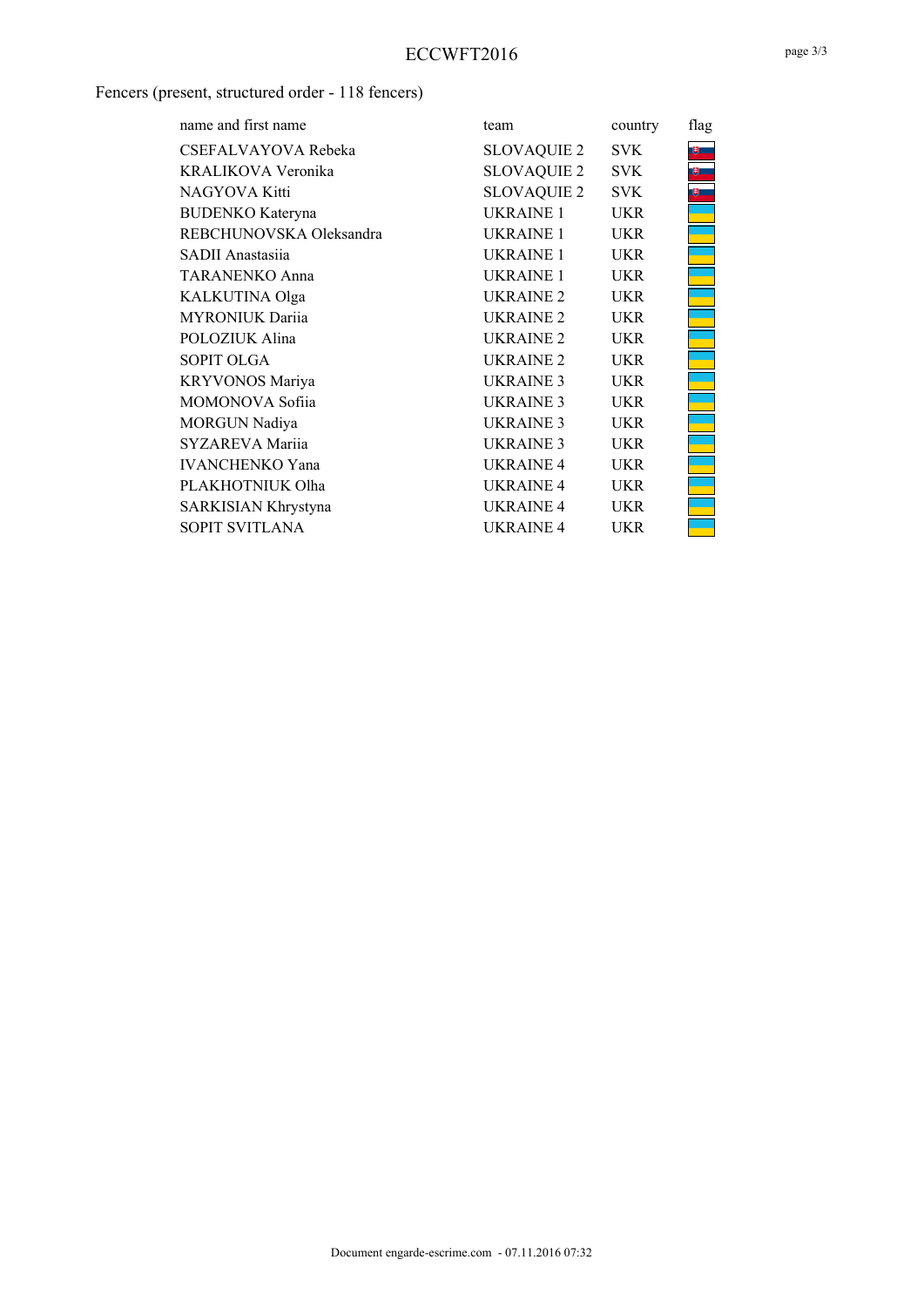Technical directory

Richard MARTIN Julius KRALIK Birgit GRASNEK Johann LOTTSPEICH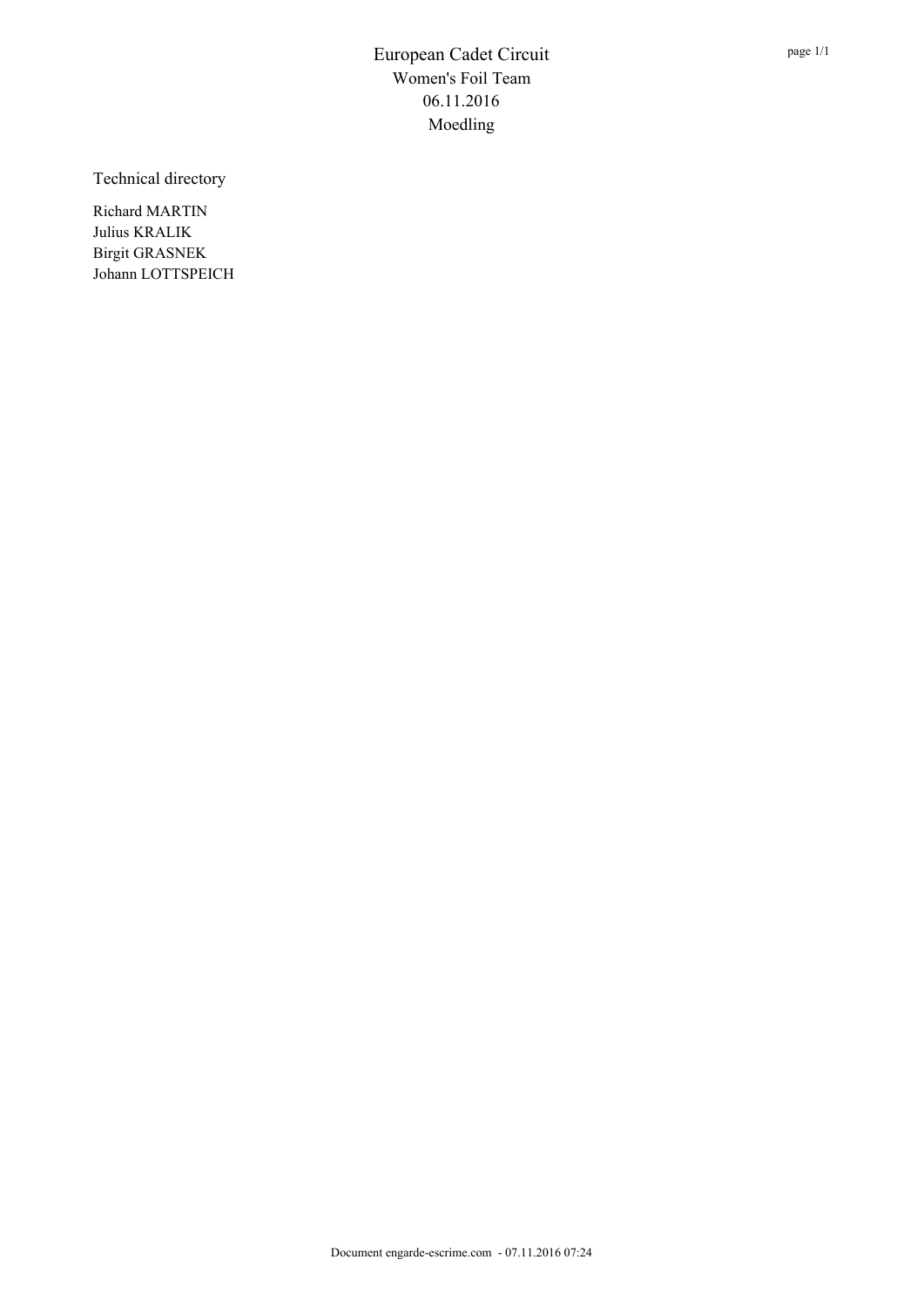Formula of the competition

Direct elimination : 31 teams

Tableau principal

Tableau pour la 13e place

Match pour la 15e place

Match pour la 11e place

Tableau pour la 5e place

Match pour la 7e place

Match pour la 3e place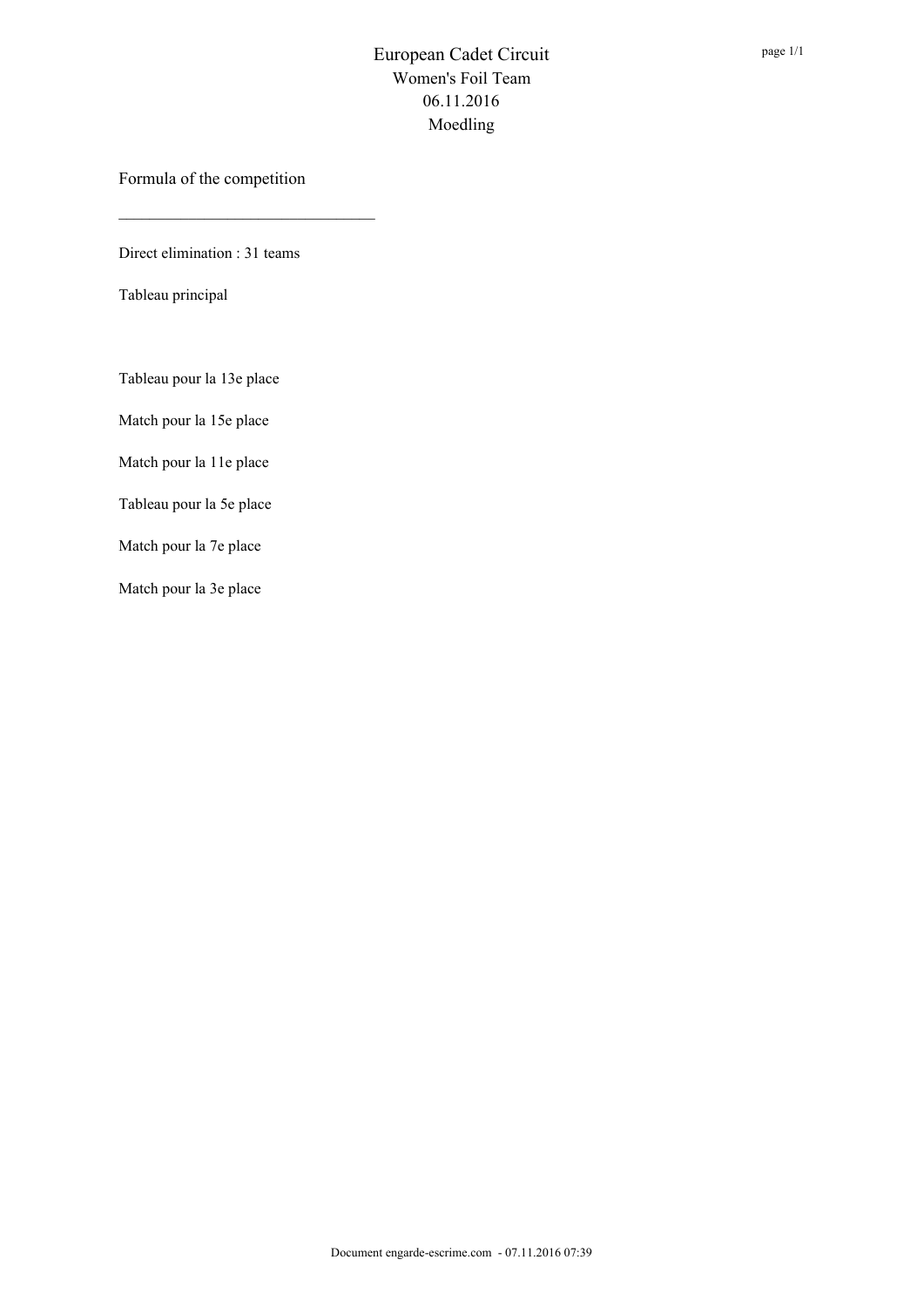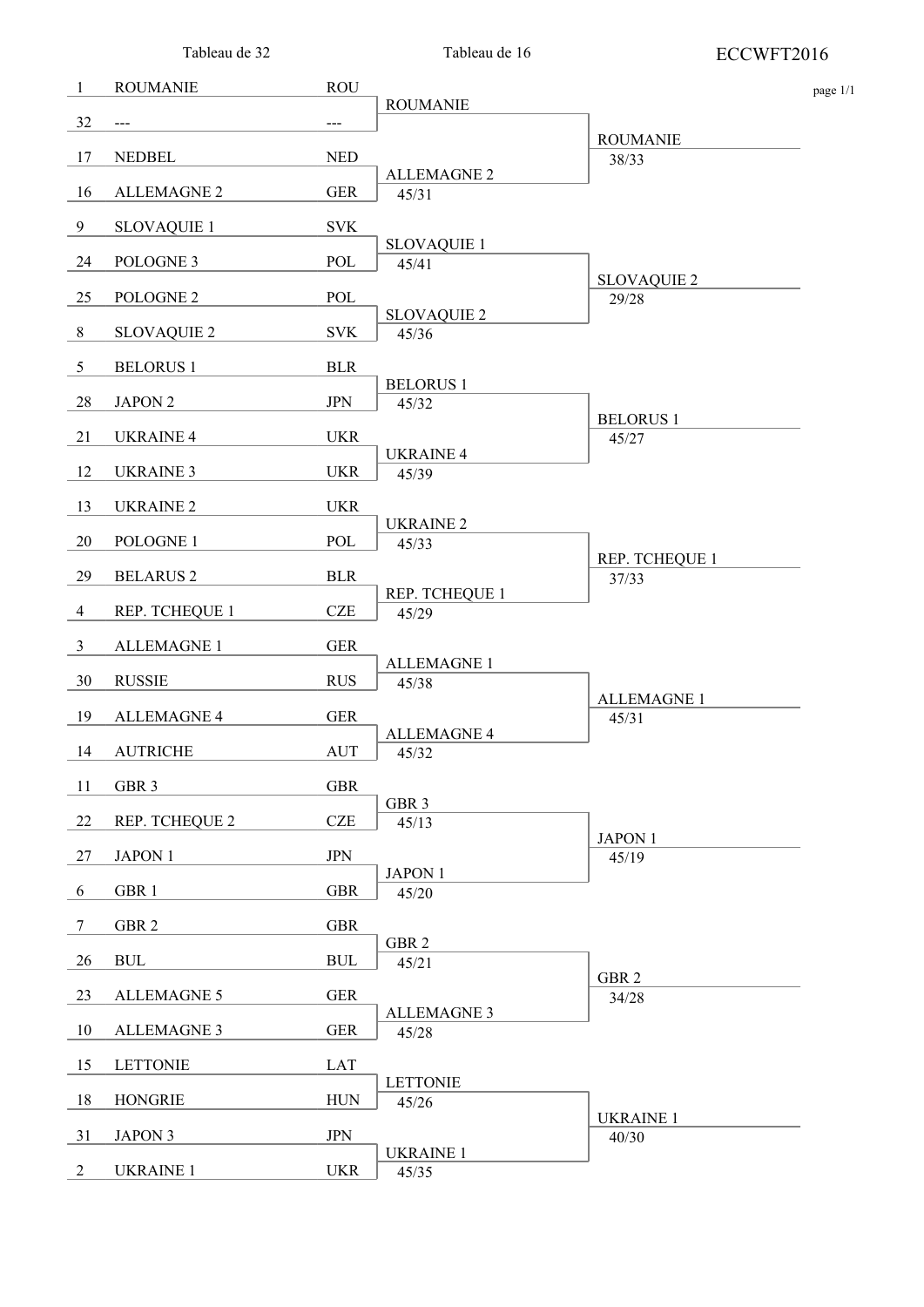

| <b>BELORUS 1</b> |                  |
|------------------|------------------|
|                  | <b>UKRAINE 1</b> |
| <b>IKRAINE 1</b> | 45/35            |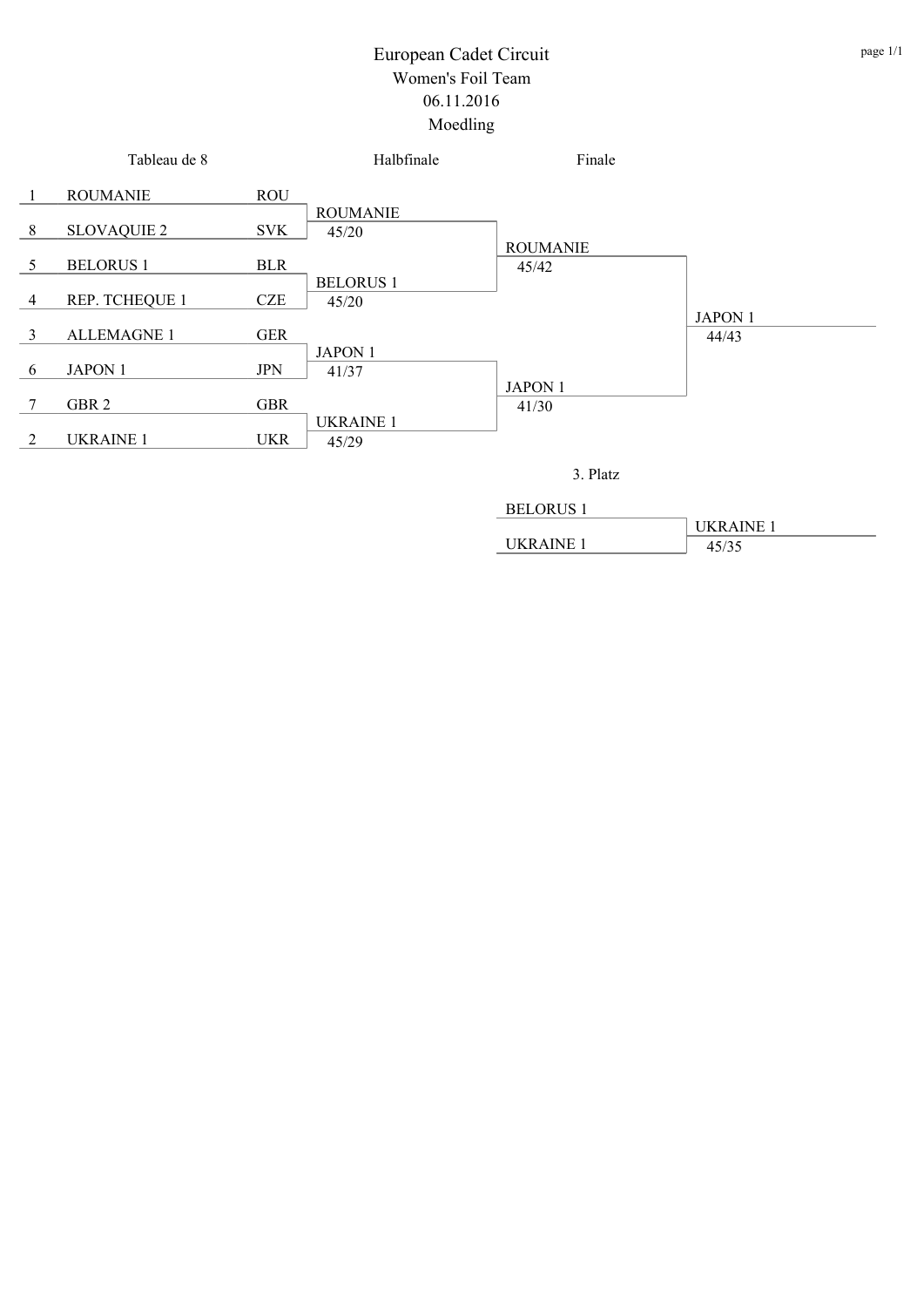#### Tableau de 32

### ALLEMAGNE 2 - NEDBEL

| Name                       | <b>Hits</b> | Score | Score | <b>Hits</b>    | Name                     |
|----------------------------|-------------|-------|-------|----------------|--------------------------|
| VOGEL Ainhoa               | 5           | 5     | 3     | 3              | <b>MEULENAAR</b> Veerle  |
| DHUIQUE-HEIN Aliya         | 5           | 10    | 5     | $\mathfrak{D}$ | <b>WAUTERS</b> Marjolein |
| SCHNEEGANS Anne-Sop        | 5           | 15    | 9     | 4              | <b>BUTIN BIK Elise</b>   |
| VOGEL Ainhoa               | 4           | 19    | 10    | 1              | <b>WAUTERS</b> Marjolein |
| <b>SCHNEEGANS Anne-Sop</b> | 6           | 25    | 14    | $\overline{4}$ | <b>MEULENAAR Veerle</b>  |
| <b>DHUIQUE-HEIN Aliya</b>  | 5           | 30    | 17    | 3              | <b>BUTIN BIK Elise</b>   |
| SCHNEEGANS Anne-Sop        | 5           | 35    | 22    | 5              | <b>WAUTERS</b> Marjolein |
| VOGEL Ainhoa               | 4           | 39    | 27    | 5              | <b>BUTIN BIK Elise</b>   |
| DHUIQUE-HEIN Aliya         | 6           | 45    | 31    | 4              | <b>MEULENAAR Veerle</b>  |

POLOGNE 3 - SLOVAQUIE 1

| Name             | <b>Hits</b>    | Score          | Score | <b>Hits</b> | Name                  |
|------------------|----------------|----------------|-------|-------------|-----------------------|
| SZATARSKA Maja   | 3              | 3              | 3     | 3           | <b>UDVARDI</b> Jazmin |
| DEBICKA Oliwia   | 1              | $\overline{4}$ | 10    | 7           | <b>GYORGY</b> Eszter  |
| KEDZIORA Zuzanna | 1              | 5              | 15    | 5           | <b>BODOVA</b> Barbara |
| SZATARSKA Maja   | $\mathfrak{D}$ | 7              | 20    | 5           | <b>GYORGY Eszter</b>  |
| KEDZIORA Zuzanna | 1              | 8              | 25    | 5           | <b>UDVARDI</b> Jazmin |
| DEBICKA Oliwia   | 10             | 18             | 30    | 5           | <b>BODOVA</b> Barbara |
| KEDZIORA Zuzanna | 5              | 23             | 35    | 5           | <b>GYORGY</b> Eszter  |
| SZATARSKA Maja   | 8              | 31             | 40    | 5           | <b>BODOVA</b> Barbara |
| DEBICKA Oliwia   | 10             | 41             | 45    | 5           | <b>UDVARDI</b> Jazmin |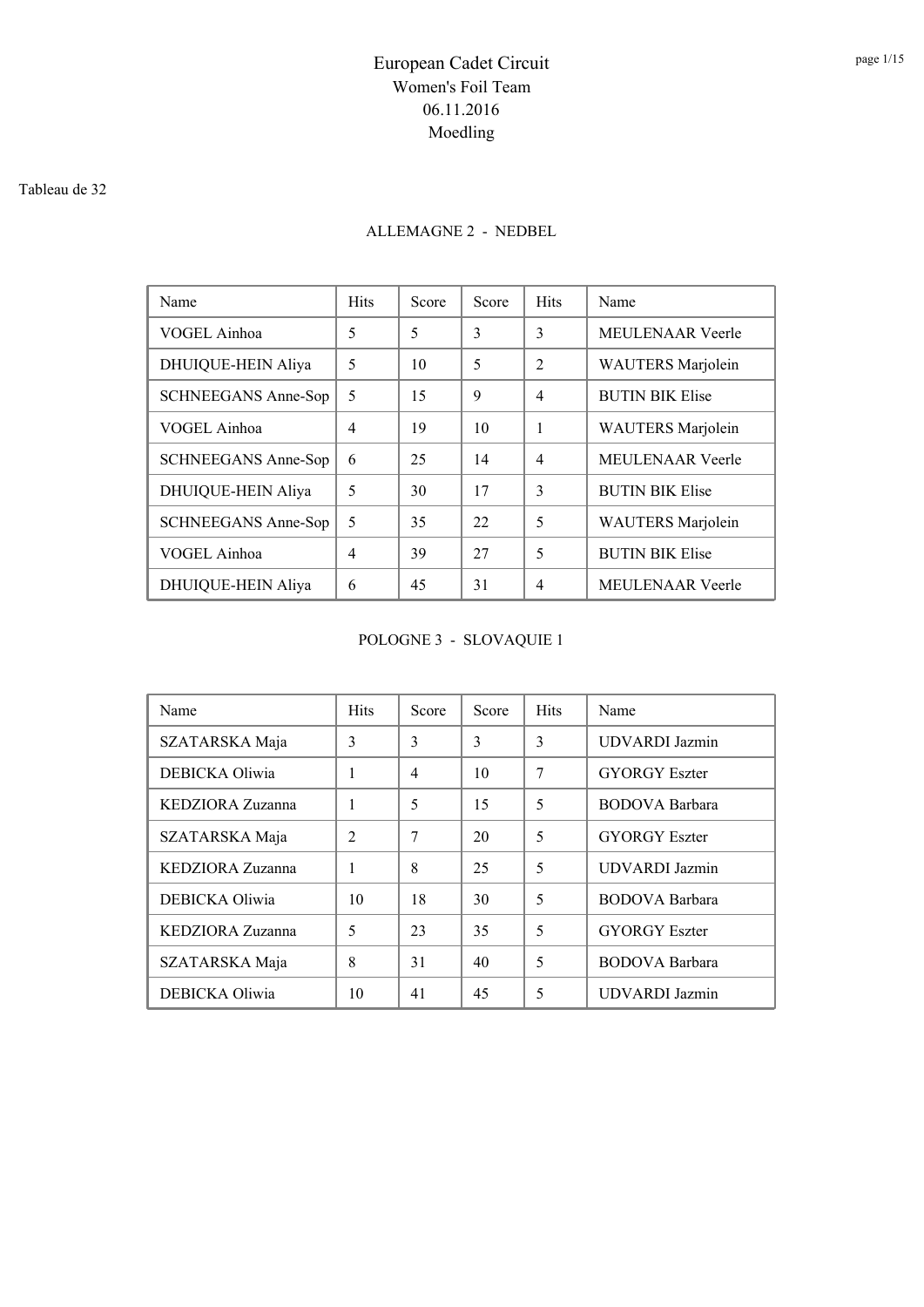#### Tableau de 32

## SLOVAQUIE 2 - POLOGNE 2

| Name                  | <b>Hits</b>    | Score | Score          | <b>Hits</b>    | Name                       |
|-----------------------|----------------|-------|----------------|----------------|----------------------------|
| <b>BUDAY</b> Boglarka | 5              | 5     | $\overline{2}$ | $\mathfrak{D}$ | <b>BESSMAN JULIA</b>       |
| KRALIKOVA Veronika    | 5              | 10    | $\mathfrak{D}$ | $\Omega$       | ZACHAREWICZ Ewa            |
| NAGYOVA Kitti         | 1              | 11    | 5              | 3              | SZEMPLINSKA Natalia        |
| <b>BUDAY</b> Boglarka | 3              | 14    | 7              | $\mathfrak{D}$ | ZACHAREWICZ Ewa            |
| NAGYOVA Kitti         | $\mathfrak{D}$ | 16    | 15             | 8              | <b>BESSMAN JULIA</b>       |
| KRALIKOVA Veronika    | 8              | 24    | 18             | $\mathcal{E}$  | SZEMPLINSKA Natalia        |
| NAGYOVA Kitti         | 10             | 34    | 18             | $\Omega$       | ZACHAREWICZ Ewa            |
| <b>BUDAY</b> Boglarka | $\mathfrak{D}$ | 36    | 26             | 8              | <b>SZEMPLINSKA Natalia</b> |
| KRALIKOVA Veronika    | 9              | 45    | 36             | 10             | <b>BESSMAN JULIA</b>       |

JAPON 2 - BELORUS 1

| Name                   | <b>Hits</b>    | Score | Score | <b>Hits</b>    | Name                    |
|------------------------|----------------|-------|-------|----------------|-------------------------|
| HABASHITA Kanna        | 5              | 5     | 1     | 1              | ANDREYENKA Yana         |
| FUKUTSUKA Tokiho       | $\overline{4}$ | 9     | 10    | 9              | MALASHINA Yuliya        |
| <b>TAKEZAWA Shiori</b> | $\Omega$       | 9     | 14    | $\overline{4}$ | <b>ANDREYENKA Hanna</b> |
| HABASHITA Kanna        | $\overline{4}$ | 13    | 19    | 5              | MALASHINA Yuliya        |
| TAKEZAWA Shiori        | $\mathfrak{D}$ | 15    | 22    | 3              | <b>ANDREYENKA Yana</b>  |
| FUKUTSUKA Tokiho       | $\overline{4}$ | 19    | 30    | 8              | ANDREYENKA Hanna        |
| <b>TAKEZAWA Shiori</b> | $\Omega$       | 19    | 34    | $\overline{4}$ | MALASHINA Yuliya        |
| HABASHITA Kanna        | 9              | 28    | 37    | 3              | <b>ANDREYENKA Hanna</b> |
| FUKUTSUKA Tokiho       | $\overline{4}$ | 32    | 45    | 8              | ANDREYENKA Yana         |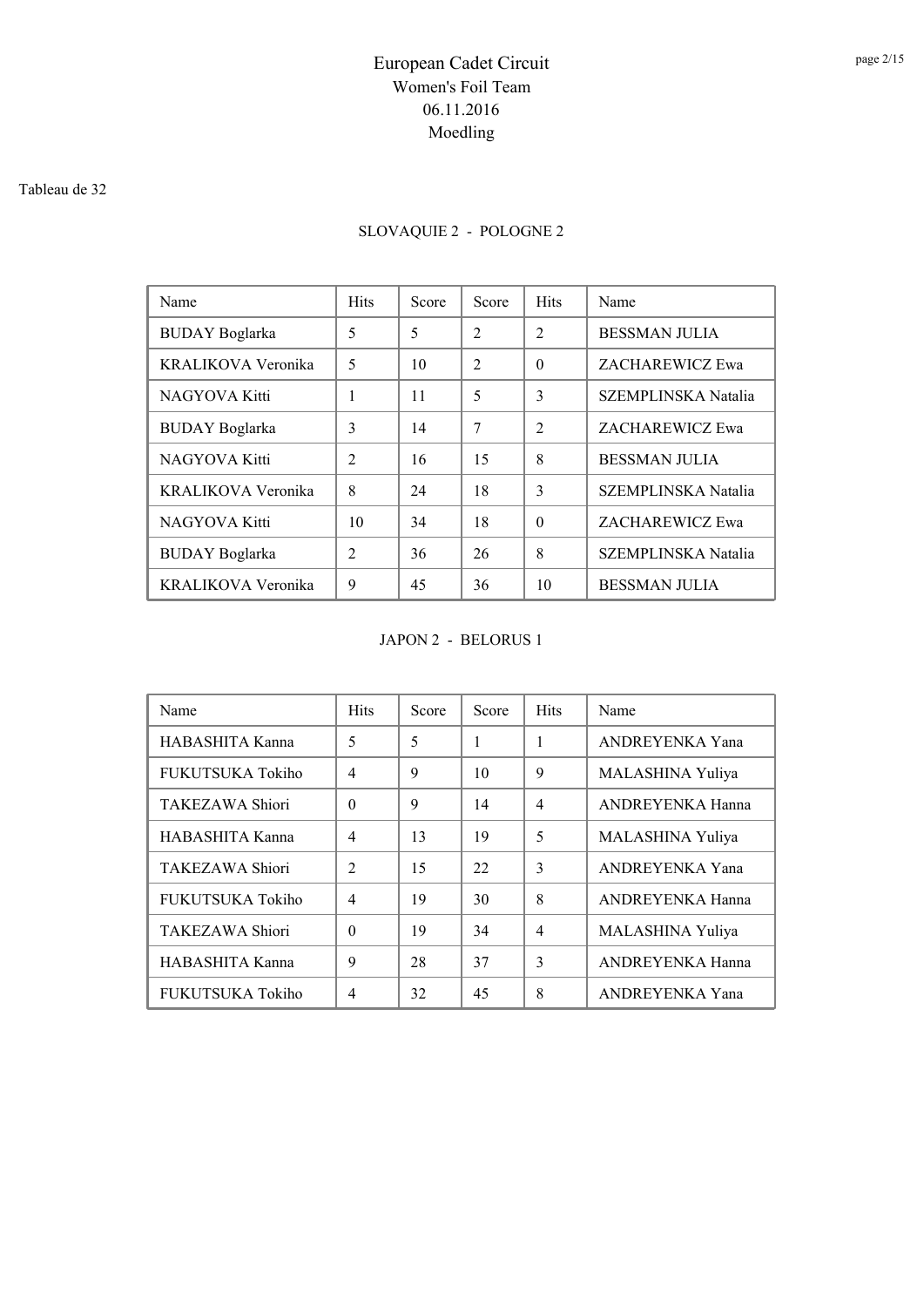#### Tableau de 32

### UKRAINE 3 - UKRAINE 4

| Name                 | <b>Hits</b>    | Score | Score          | <b>Hits</b>    | Name                   |
|----------------------|----------------|-------|----------------|----------------|------------------------|
| <b>MORGUN Nadiya</b> | 5              | 5     | $\overline{4}$ | 4              | <b>IVANCHENKO</b> Yana |
| KRYVONOS Mariya      | 5              | 10    | 5              | 1              | <b>SOPIT SVITLANA</b>  |
| MOMONOVA Sofija      | 3              | 13    | 11             | 6              | SARKISIAN Khrystyna    |
| <b>MORGUN Nadiya</b> | 7              | 20    | 18             | 7              | <b>SOPIT SVITLANA</b>  |
| MOMONOVA Sofija      | 5              | 25    | 24             | 6              | <b>IVANCHENKO Yana</b> |
| KRYVONOS Mariya      | 5              | 30    | 26             | $\mathfrak{D}$ | SARKISIAN Khrystyna    |
| MOMONOVA Sofija      | $\overline{4}$ | 34    | 35             | 9              | <b>SOPIT SVITLANA</b>  |
| MORGUN Nadiya        | 0              | 34    | 40             | 5              | SARKISIAN Khrystyna    |
| KRYVONOS Mariya      | 5              | 39    | 45             | 5              | <b>IVANCHENKO Yana</b> |

POLOGNE 1 - UKRAINE 2

| Name                | <b>Hits</b>    | Score | Score | <b>Hits</b>    | Name                   |
|---------------------|----------------|-------|-------|----------------|------------------------|
| KOLODZIEJCZYK Malwi | 1              | 1     | 5     | 5              | POLOZIUK Alina         |
| OKLINSKA Marta      | 3              | 4     | 6     | 1              | <b>SOPIT OLGA</b>      |
| <b>SZMIT</b> Laura  | $\overline{2}$ | 6     | 6     | $\Omega$       | <b>MYRONIUK Darija</b> |
| KOLODZIEJCZYK Malwi | $\Omega$       | 6     | 14    | 8              | <b>SOPIT OLGA</b>      |
| <b>SZMIT</b> Laura  | 5              | 11    | 22    | 8              | POLOZIUK Alina         |
| OKLINSKA Marta      | 6              | 17    | 26    | $\overline{4}$ | <b>MYRONIUK Darija</b> |
| <b>SZMIT</b> Laura  | 6              | 23    | 35    | 9              | <b>SOPIT OLGA</b>      |
| KOLODZIEJCZYK Malwi | 6              | 29    | 40    | 5              | <b>MYRONIUK Darija</b> |
| OKLINSKA Marta      | 4              | 33    | 45    | 5              | POLOZIUK Alina         |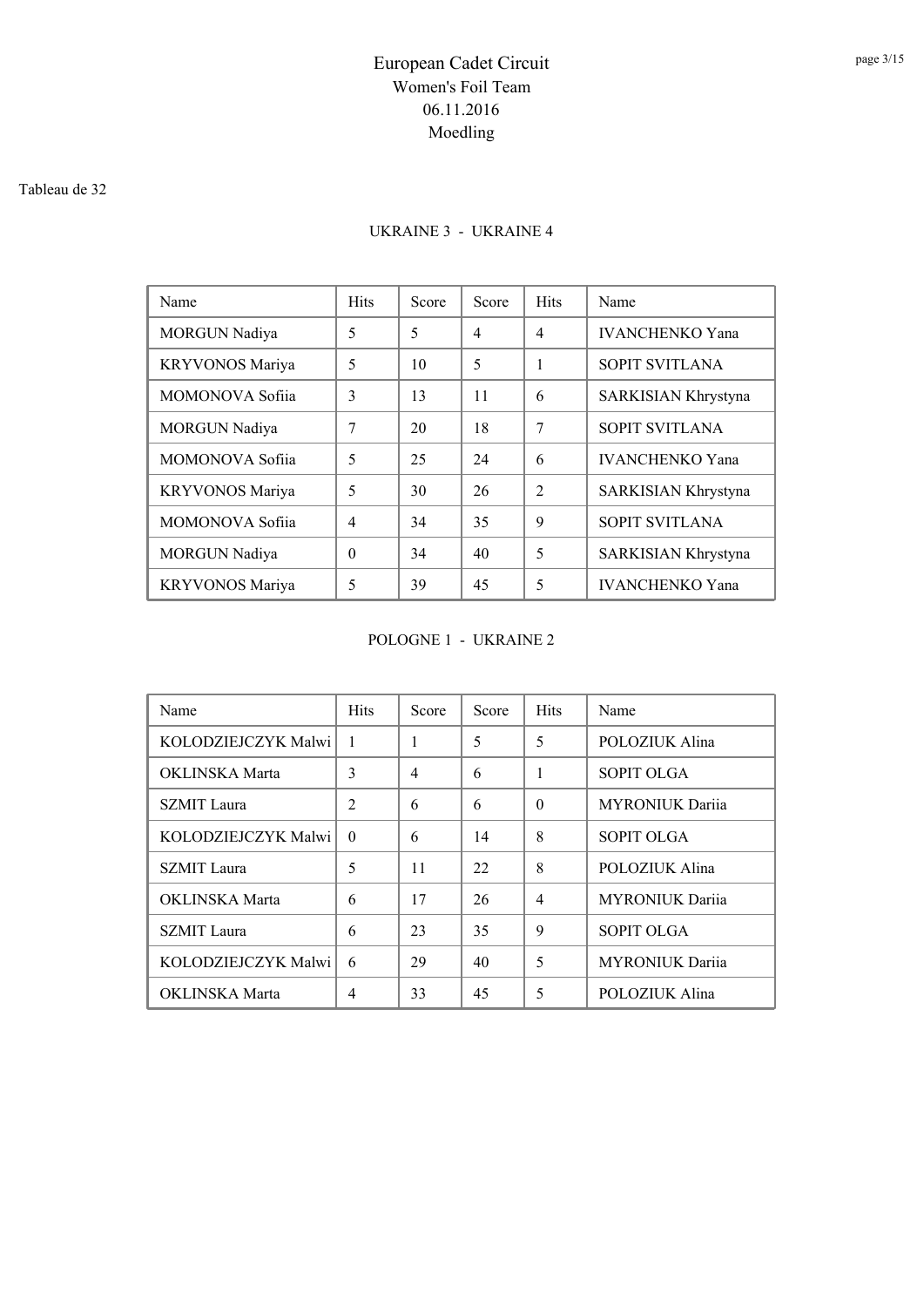#### Tableau de 32

## REP. TCHEQUE 1 - BELARUS 2

| Name                    | <b>Hits</b> | Score | Score          | <b>Hits</b>    | Name                |
|-------------------------|-------------|-------|----------------|----------------|---------------------|
| MACKO Michaela          | 5           | 5     | $\theta$       | $\Omega$       | ULASAVA Darya       |
| NEMCOVA Stepanka        | 5           | 10    | $\mathfrak{D}$ | $\mathfrak{D}$ | VASILEVICH Maryia   |
| SEDLAKOVA Isabela       | 5           | 15    | 5              | 3              | SHAFAROSTAVA Varvar |
| MACKO Michaela          | 4           | 19    | 11             | 6              | VASILEVICH Maryia   |
| SEDLAKOVA Isabela       | 6           | 25    | 12             | 1              | ULASAVA Darya       |
| NEMCOVA Stepanka        | 5           | 30    | 18             | 6              | SHAFAROSTAVA Varvar |
| SEDLAKOVA Isabela       | 5           | 35    | 18             | $\Omega$       | VASILEVICH Maryia   |
| <b>MALICKOVA Eliska</b> | 5           | 40    | 21             | 3              | SHAFAROSTAVA Varvar |
| NEMCOVA Stepanka        | 5           | 45    | 29             | 8              | ULASAVA Darya       |

RUSSIE - ALLEMAGNE 1

| Name                    | <b>Hits</b>    | Score | Score | <b>Hits</b>    | Name                  |
|-------------------------|----------------|-------|-------|----------------|-----------------------|
| <b>IAKIM Aleksandra</b> | 3              | 3     | 4     | $\overline{4}$ | FERON Johanna         |
| BORODAENKO Alina        | 7              | 10    | 7     | 3              | <b>SCHNABEL Hanna</b> |
| LEBEDEVA Lada           | $\overline{4}$ | 14    | 14    | 7              | VOESTE Mara sofie     |
| <b>IAKIM Aleksandra</b> | 6              | 20    | 18    | $\overline{4}$ | <b>SCHNABEL Hanna</b> |
| LEBEDEVA Lada           | 3              | 23    | 25    | 7              | FERON Johanna         |
| BORODAENKO Alina        | 7              | 30    | 29    | $\overline{4}$ | VOESTE Mara sofie     |
| LEBEDEVA Lada           | $\overline{4}$ | 34    | 35    | 6              | SCHNABEL Hanna        |
| <b>IAKIM Aleksandra</b> | $\mathfrak{D}$ | 36    | 40    | 5              | VOESTE Mara sofie     |
| BORODAENKO Alina        | $\overline{c}$ | 38    | 45    | 5              | FERON Johanna         |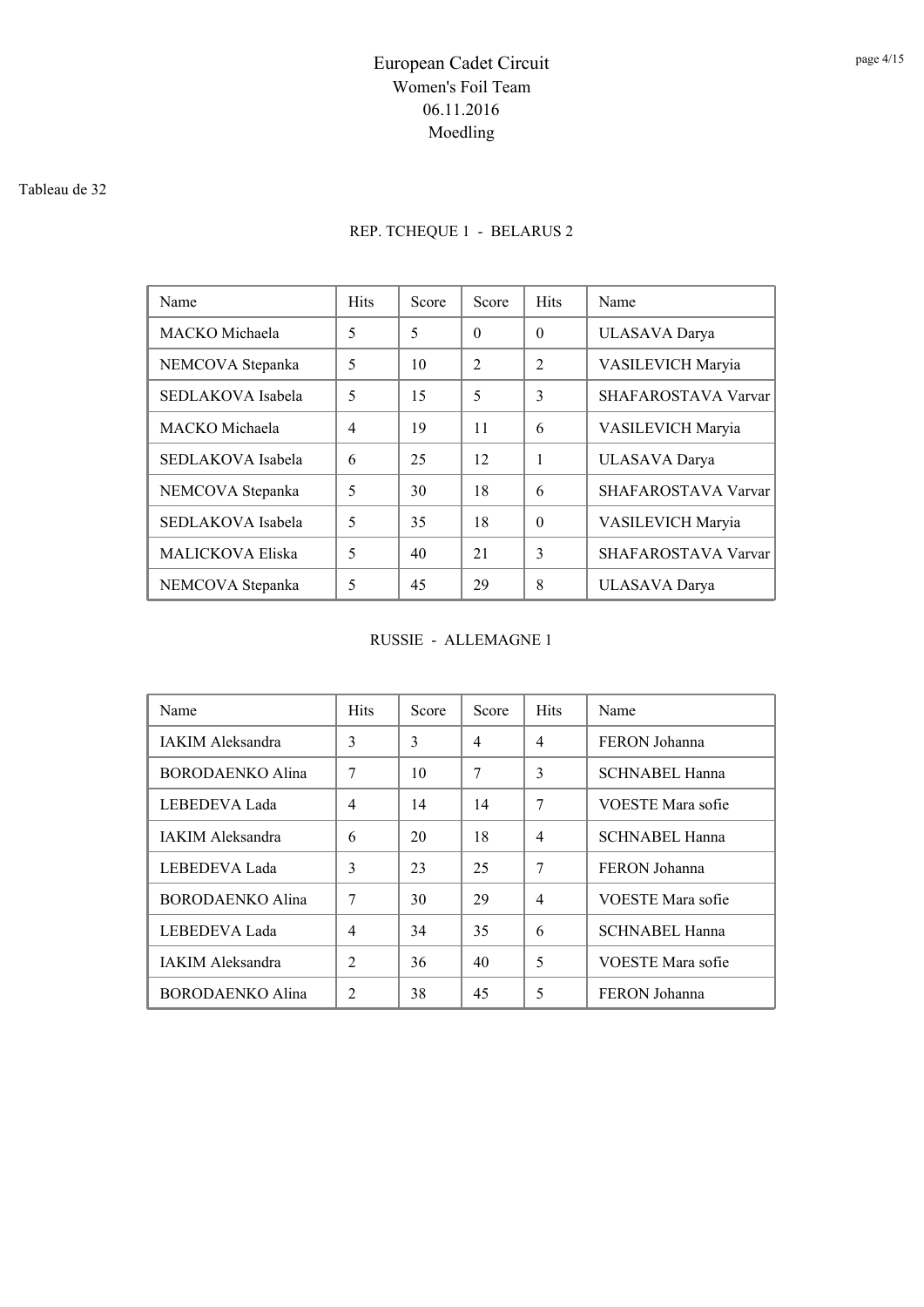#### Tableau de 32

## AUTRICHE - ALLEMAGNE 4

| Name                  | <b>Hits</b>    | Score          | Score          | <b>Hits</b>    | Name                    |
|-----------------------|----------------|----------------|----------------|----------------|-------------------------|
| <b>ROM Florentine</b> | $\overline{2}$ | $\mathfrak{D}$ | $\overline{4}$ | 4              | MORANDI Carlotta sophie |
| <b>BRUGGER Lilli</b>  | 8              | 10             | 6              | $\mathfrak{D}$ | <b>JANSEN</b> Greta     |
| <b>BOEGLE Vivien</b>  | 1              | 11             | 13             | 7              | <b>MORGENROTH Julia</b> |
| <b>ROM Florentine</b> | 6              | 17             | 13             | $\Omega$       | <b>JANSEN</b> Greta     |
| <b>BOEGLE Vivien</b>  | 1              | 18             | 25             | 12             | MORANDI Carlotta sophie |
| <b>BRUGGER Lilli</b>  | 6              | 24             | 30             | 5              | <b>MORGENROTH Julia</b> |
| <b>BOEGLE Vivien</b>  | $\mathfrak{D}$ | 26             | 35             | 5              | <b>JANSEN</b> Greta     |
| <b>ROM Florentine</b> | $\overline{c}$ | 28             | 40             | 5              | <b>MORGENROTH Julia</b> |
| <b>BRUGGER Lilli</b>  | 4              | 32             | 45             | 5              | MORANDI Carlotta sophie |

REP. TCHEQUE 2 - GBR 3

| Name                 | <b>Hits</b>                   | Score | Score | <b>Hits</b> | Name                       |
|----------------------|-------------------------------|-------|-------|-------------|----------------------------|
| KOCOUROVA Adela      | 1                             |       | 5     | 5           | BALESTRIERI Arianna        |
| MUSILKOVA Veronika   | 2                             | 3     | 10    | 5           | MOND Amanda                |
| <b>VLCKOVA Lucie</b> | 1                             | 4     | 15    | 5           | <b>BEARDMORE Emily</b>     |
| KOCOUROVA Adela      | $\Omega$                      | 4     | 20    | 5           | MOND Amanda                |
| <b>VLCKOVA</b> Lucie | 1                             | 5     | 25    | 5           | BALESTRIERI Arianna        |
| MUSILKOVA Veronika   | $\mathfrak{D}_{\mathfrak{p}}$ | 7     | 30    | 5           | <b>BEARDMORE Emily</b>     |
| <b>VLCKOVA Lucie</b> | $\mathfrak{D}$                | 9     | 35    | 5           | MOND Amanda                |
| KOCOUROVA Adela      | $\mathfrak{D}$                | 11    | 40    | 5           | <b>BEARDMORE Emily</b>     |
| MUSILKOVA Veronika   | $\overline{2}$                | 13    | 45    | 5           | <b>BALESTRIERI Arianna</b> |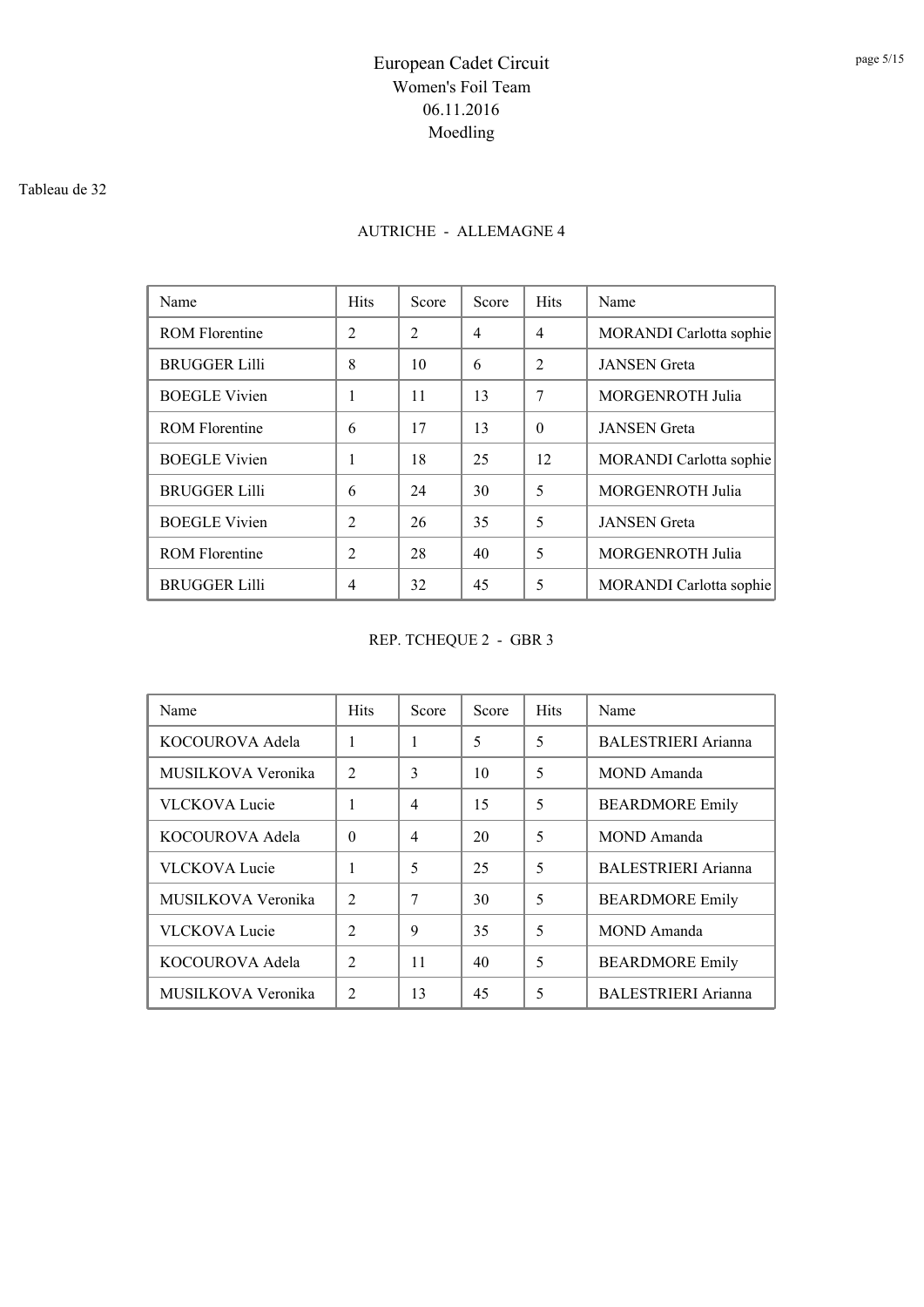#### Tableau de 32

### GBR 1 - JAPON 1

| Name                  | <b>Hits</b>    | Score | Score | <b>Hits</b>    | Name                |
|-----------------------|----------------|-------|-------|----------------|---------------------|
| <b>HARDIE Heloise</b> | 1              | 1     | 4     | 4              | KANO Arisa          |
| <b>HOME</b> Amy       | 1              | 2     | 10    | 6              | <b>TAGUCHI Riho</b> |
| MCLAUGHLIN Mhairi     | $\mathcal{E}$  | 5     | 15    | 5              | TOSA Yukino         |
| <b>HARDIE</b> Heloise | $\mathfrak{D}$ | 7     | 20    | 5              | <b>TAGUCHI Riho</b> |
| MCLAUGHLIN Mhairi     | 4              | 11    | 21    | 1              | <b>KANO</b> Arisa   |
| <b>HOME</b> Amy       | 3              | 14    | 30    | 9              | TOSA Yukino         |
| MCLAUGHLIN Mhairi     | 3              | 17    | 34    | $\overline{4}$ | <b>TAGUCHI Riho</b> |
| <b>HARDIE Heloise</b> | $\overline{c}$ | 19    | 40    | 6              | <b>TOSA Yukino</b>  |
| <b>HOME</b> Amy       | 1              | 20    | 45    | 5              | <b>KANO</b> Arisa   |

### BUL - GBR 2

| Name               | <b>Hits</b>    | Score | Score | <b>Hits</b>    | Name                     |
|--------------------|----------------|-------|-------|----------------|--------------------------|
| MIHALEVA Viktoriya | 1              | 1     | 5     | 5              | WILLIAMS-STEWART T       |
| KOLEVA Gabriela    | $\overline{4}$ | 5     | 10    | 5              | <b>BABAEVA</b> Seville   |
| POPOVA Bilyana     | 5              | 10    | 14    | $\overline{4}$ | <b>GRANVILLE Bronwen</b> |
| MIHALEVA Viktoriya | 3              | 13    | 20    | 6              | <b>BABAEVA</b> Seville   |
| POPOVA Bilyana     | $\theta$       | 13    | 25    | 5              | WILLIAMS-STEWART T       |
| KOLEVA Gabriela    | $\overline{4}$ | 17    | 30    | 5              | <b>GRANVILLE Bronwen</b> |
| POPOVA Bilyana     | $\theta$       | 17    | 35    | 5              | <b>BABAEVA</b> Seville   |
| MIHALEVA Viktoriya | 3              | 20    | 40    | 5              | <b>GRANVILLE Bronwen</b> |
| KOLEVA Gabriela    | 1              | 21    | 45    | 5              | WILLIAMS-STEWART T       |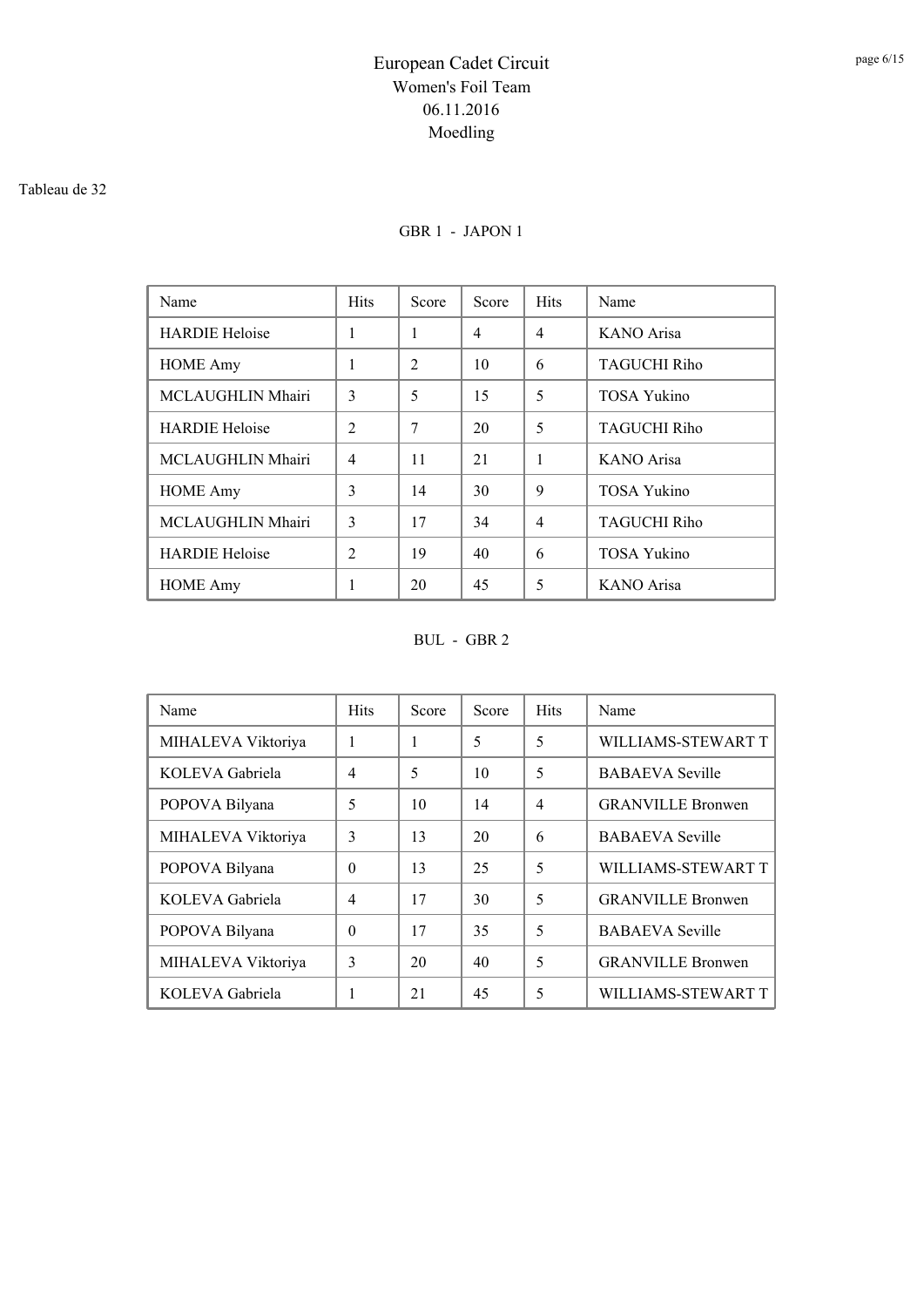#### Tableau de 32

## ALLEMAGNE 3 - ALLEMAGNE 5

| Name                    | <b>Hits</b> | Score | Score | <b>Hits</b>    | Name                 |
|-------------------------|-------------|-------|-------|----------------|----------------------|
| <b>SCHMITZ Karoline</b> | 5           | 5     | 1     | 1              | STERZIK Linda        |
| PHILIPP Angelina        | 5           | 10    | 3     | $\mathfrak{D}$ | SHIGIHARA Annalena   |
| THUERMER Caecilia       | 3           | 13    | 8     | 5              | HUBOLD Lena          |
| <b>SCHMITZ Karoline</b> | 3           | 16    | 10    | $\mathcal{L}$  | SHIGIHARA Annalena   |
| THUERMER Caecilia       | 4           | 20    | 13    | $\mathcal{E}$  | <b>STERZIK Linda</b> |
| PHILIPP Angelina        | 6           | 26    | 16    | $\mathcal{E}$  | HUBOLD Lena          |
| THUERMER Caecilia       | 4           | 30    | 18    | $\mathcal{L}$  | SHIGIHARA Annalena   |
| <b>SCHMITZ Karoline</b> | 5           | 35    | 24    | 6              | HUBOLD Lena          |
| PHILIPP Angelina        | 10          | 45    | 28    | $\overline{4}$ | <b>STERZIK Linda</b> |

#### HONGRIE - LETTONIE

| Name                 | <b>Hits</b>    | Score                    | Score | <b>Hits</b>              | Name                    |
|----------------------|----------------|--------------------------|-------|--------------------------|-------------------------|
| <b>FEKETE Hanga</b>  | 1              | 1                        | 5     | 5                        | SOLODKIHA Jekaterina    |
| <b>NEKIFOR Erika</b> | 3              | $\overline{\mathcal{A}}$ | 10    | 5                        | <b>IVANOVA</b> Daniella |
| <b>CZEKMAN Luca</b>  | 1              | 5                        | 15    | 5                        | <b>MALNIECE</b> Juta    |
| FEKETE Hanga         | $\overline{4}$ | 9                        | 20    | 5                        | <b>IVANOVA</b> Daniella |
| <b>CZEKMAN Luca</b>  | 3              | 12                       | 25    | 5                        | SOLODKIHA Jekaterina    |
| <b>NEKIFOR Erika</b> | $\overline{4}$ | 16                       | 29    | $\overline{\mathcal{A}}$ | <b>MALNIECE</b> Juta    |
| <b>CZEKMAN</b> Luca  | 7              | 23                       | 32    | $\mathbf{3}$             | <b>IVANOVA</b> Daniella |
| <b>FEKETE Hanga</b>  | 3              | 26                       | 39    | 7                        | <b>MALNIECE</b> Juta    |
| <b>NEKIFOR Erika</b> | $\theta$       | 26                       | 45    | 6                        | SOLODKIHA Jekaterina    |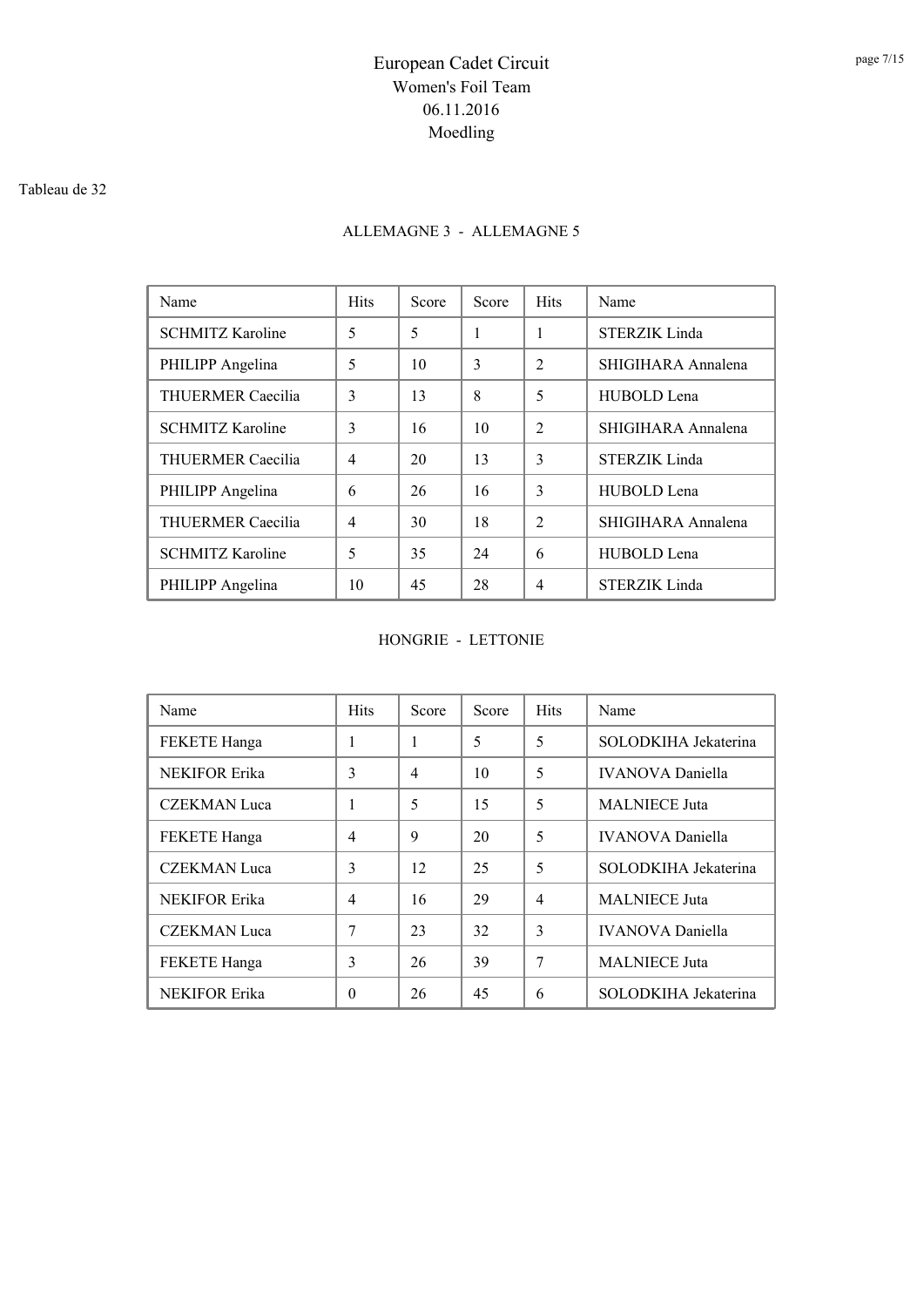#### Tableau de 32

### UKRAINE 1 - JAPON 3

| Name                    | <b>Hits</b>    | Score | Score | <b>Hits</b>    | Name                  |
|-------------------------|----------------|-------|-------|----------------|-----------------------|
| <b>BUDENKO</b> Kateryna | 3              | 3     | 3     | 3              | <b>NAGANO</b> Natsuko |
| <b>TARANENKO Anna</b>   | $\overline{4}$ | 7     | 10    | 7              | TAKAHASHI Sayaka      |
| SADII Anastasiia        | $\theta$       | 7     | 15    | 5              | NOGUCHI Julia         |
| <b>BUDENKO</b> Kateryna | $\overline{4}$ | 11    | 20    | 5              | TAKAHASHI Sayaka      |
| SADII Anastasiia        | 4              | 15    | 22    | $\mathfrak{D}$ | <b>NAGANO</b> Natsuko |
| <b>TARANENKO Anna</b>   | 11             | 26    | 30    | 8              | NOGUCHI Julia         |
| SADII Anastasiia        | 9              | 35    | 33    | $\mathcal{E}$  | TAKAHASHI Sayaka      |
| <b>BUDENKO</b> Kateryna | 5              | 40    | 35    | $\mathfrak{D}$ | NOGUCHI Julia         |
| <b>TARANENKO Anna</b>   | 5              | 45    | 35    | $\Omega$       | <b>NAGANO</b> Natsuko |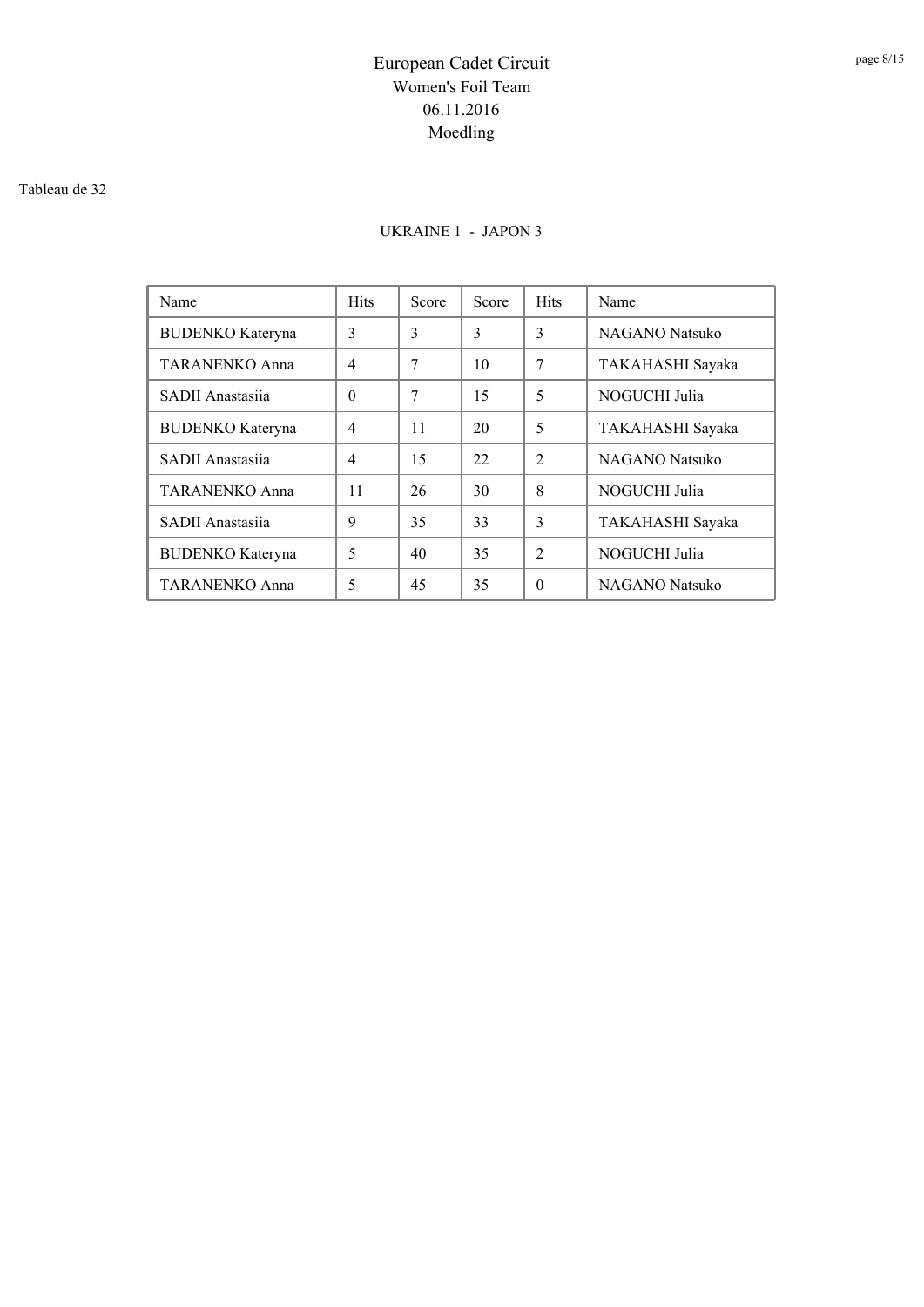#### Tableau de 16

### ALLEMAGNE 2 - ROUMANIE

| Name                        | <b>Hits</b>    | Score | Score | <b>Hits</b>    | Name                   |
|-----------------------------|----------------|-------|-------|----------------|------------------------|
| <b>BRUNETS</b> Sophie Irene | 3              | 3     | 1     | 1              | SAVEANU Anca           |
| DHUIQUE-HEIN Aliya          | $\overline{4}$ | 7     | 10    | 9              | <b>DRAGHICI Raluca</b> |
| VOGEL Ainhoa                | $\mathfrak{D}$ | 9     | 15    | 5              | <b>CANDESCU Rebeca</b> |
| <b>BRUNETS</b> Sophie Irene | 6              | 15    | 17    | $\mathcal{L}$  | <b>DRAGHICI Raluca</b> |
| VOGEL Ainhoa                | $\mathfrak{D}$ | 17    | 18    | 1              | SAVEANU Anca           |
| DHUIQUE-HEIN Aliya          | 7              | 24    | 22    | $\overline{4}$ | <b>CANDESCU Rebeca</b> |
| VOGEL Ainhoa                | 1              | 25    | 33    | 11             | <b>DRAGHICI Raluca</b> |
| <b>BRUNETS</b> Sophie Irene | $\overline{4}$ | 29    | 35    | $\mathcal{L}$  | <b>CANDESCU Rebeca</b> |
| DHUIQUE-HEIN Aliya          | 4              | 33    | 38    | 3              | <b>SAVEANU</b> Anca    |

SLOVAQUIE 2 - SLOVAQUIE 1

| Name                  | <b>Hits</b>    | Score          | Score          | <b>Hits</b>    | Name                  |
|-----------------------|----------------|----------------|----------------|----------------|-----------------------|
| <b>BUDAY</b> Boglarka | $\overline{4}$ | $\overline{4}$ | $\overline{4}$ | $\overline{4}$ | <b>UDVARDI</b> Jazmin |
| KRALIKOVA Veronika    | $\overline{2}$ | 6              | 10             | 6              | <b>BODOVA</b> Barbara |
| NAGYOVA Kitti         | 3              | 9              | 15             | 5              | <b>GYORGY</b> Eszter  |
| <b>BUDAY Boglarka</b> | 7              | 16             | 17             | $\overline{2}$ | <b>BODOVA</b> Barbara |
| NAGYOVA Kitti         | 5              | 21             | 19             | $\mathfrak{D}$ | <b>UDVARDI</b> Jazmin |
| KRALIKOVA Veronika    | 1              | 22             | 21             | $\mathcal{L}$  | <b>GYORGY Eszter</b>  |
| NAGYOVA Kitti         | 3              | 25             | 22             | 1              | <b>BODOVA</b> Barbara |
| <b>BUDAY</b> Boglarka | 3              | 28             | 26             | $\overline{4}$ | <b>GYORGY Eszter</b>  |
| KRALIKOVA Veronika    |                | 29             | 28             | $\overline{c}$ | <b>UDVARDI</b> Jazmin |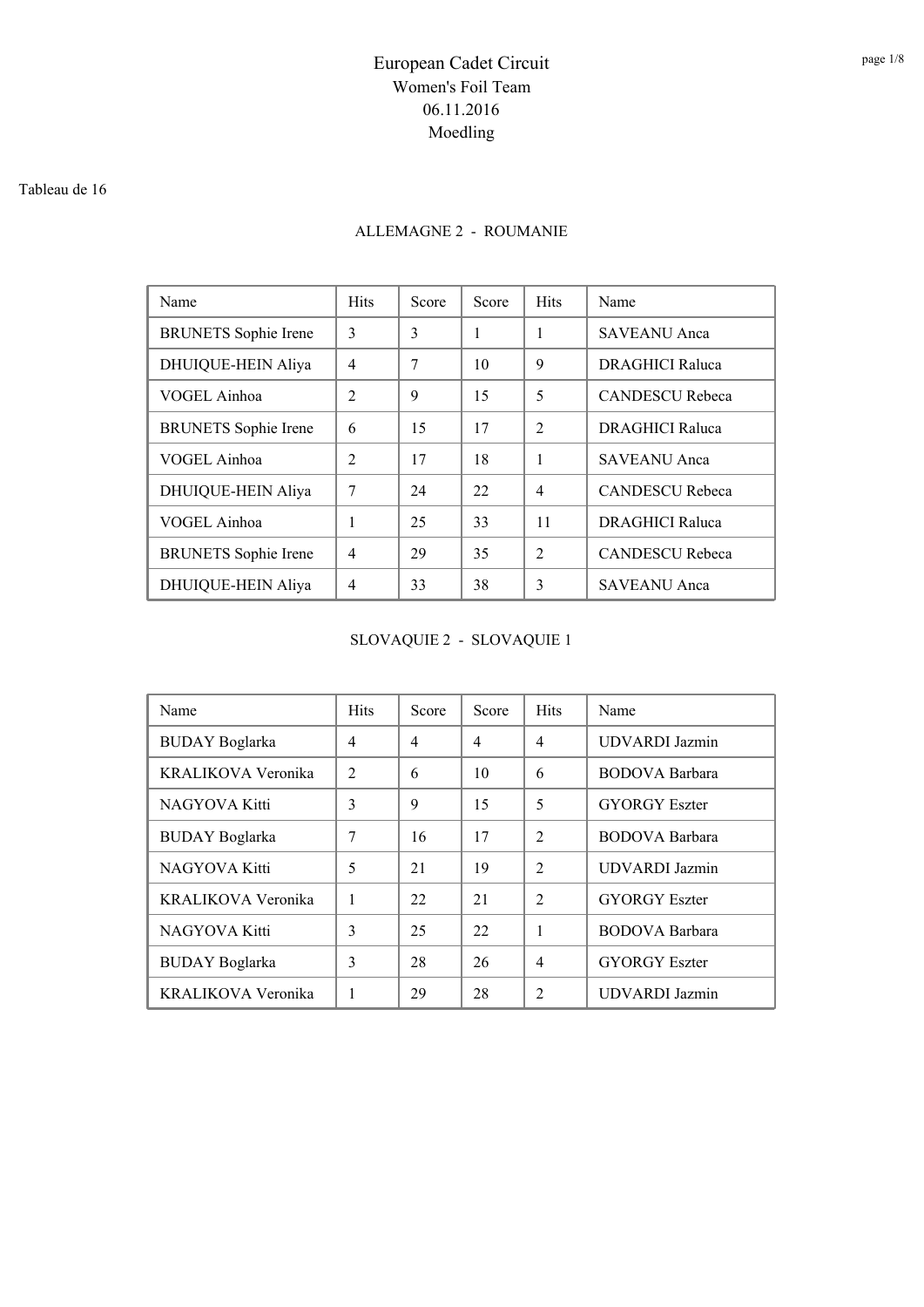#### Tableau de 16

### UKRAINE 4 - BELORUS 1

| Name                   | <b>Hits</b>                   | Score                       | Score | <b>Hits</b>    | Name                     |
|------------------------|-------------------------------|-----------------------------|-------|----------------|--------------------------|
| SARKISIAN Khrystyna    | $\overline{2}$                | $\mathcal{D}_{\mathcal{L}}$ | 5     | 5              | <b>LAZAREVA-SKRANZHE</b> |
| <b>IVANCHENKO Yana</b> | $\mathfrak{D}_{\mathfrak{p}}$ | $\overline{4}$              | 10    | 5              | MALASHINA Yuliya         |
| SOPIT SVITLANA         | 5                             | 9                           | 11    | 1              | <b>ANDREYENKA Hanna</b>  |
| SARKISIAN Khrystyna    | 6                             | 15                          | 16    | 5              | MALASHINA Yuliya         |
| <b>SOPIT SVITLANA</b>  | 3                             | 18                          | 22    | 6              | <b>LAZAREVA-SKRANZHE</b> |
| <b>IVANCHENKO Yana</b> | 4                             | 22                          | 26    | $\overline{4}$ | <b>ANDREYENKA Hanna</b>  |
| SOPIT SVITLANA         | 3                             | 25                          | 35    | 9              | MALASHINA Yuliya         |
| SARKISIAN Khrystyna    |                               | 26                          | 40    | 5              | ANDREYENKA Hanna         |
| <b>IVANCHENKO Yana</b> | 1                             | 27                          | 45    | 5              | <b>LAZAREVA-SKRANZHE</b> |

## REP. TCHEQUE 1 - UKRAINE 2

| Name              | <b>Hits</b>    | Score    | Score | <b>Hits</b>    | Name                   |
|-------------------|----------------|----------|-------|----------------|------------------------|
| MACKO Michaela    | $\theta$       | $\Omega$ | 5     | 5              | POLOZIUK Alina         |
| NEMCOVA Stepanka  | 8              | 8        | 8     | 3              | <b>SOPIT OLGA</b>      |
| SEDLAKOVA Isabela | 3              | 11       | 11    | 3              | <b>MYRONIUK Darija</b> |
| MACKO Michaela    | 5              | 16       | 13    | $\mathfrak{D}$ | <b>SOPIT OLGA</b>      |
| SEDLAKOVA Isabela | 3              | 19       | 16    | $\mathcal{E}$  | POLOZIUK Alina         |
| NEMCOVA Stepanka  | $\mathfrak{D}$ | 21       | 16    | $\Omega$       | <b>MYRONIUK Dariia</b> |
| SEDLAKOVA Isabela | 3              | 24       | 18    | $\mathfrak{D}$ | <b>SOPIT OLGA</b>      |
| MACKO Michaela    | 8              | 32       | 23    | 5              | <b>MYRONIUK</b> Dariia |
| NEMCOVA Stepanka  | 5              | 37       | 33    | 10             | POLOZIUK Alina         |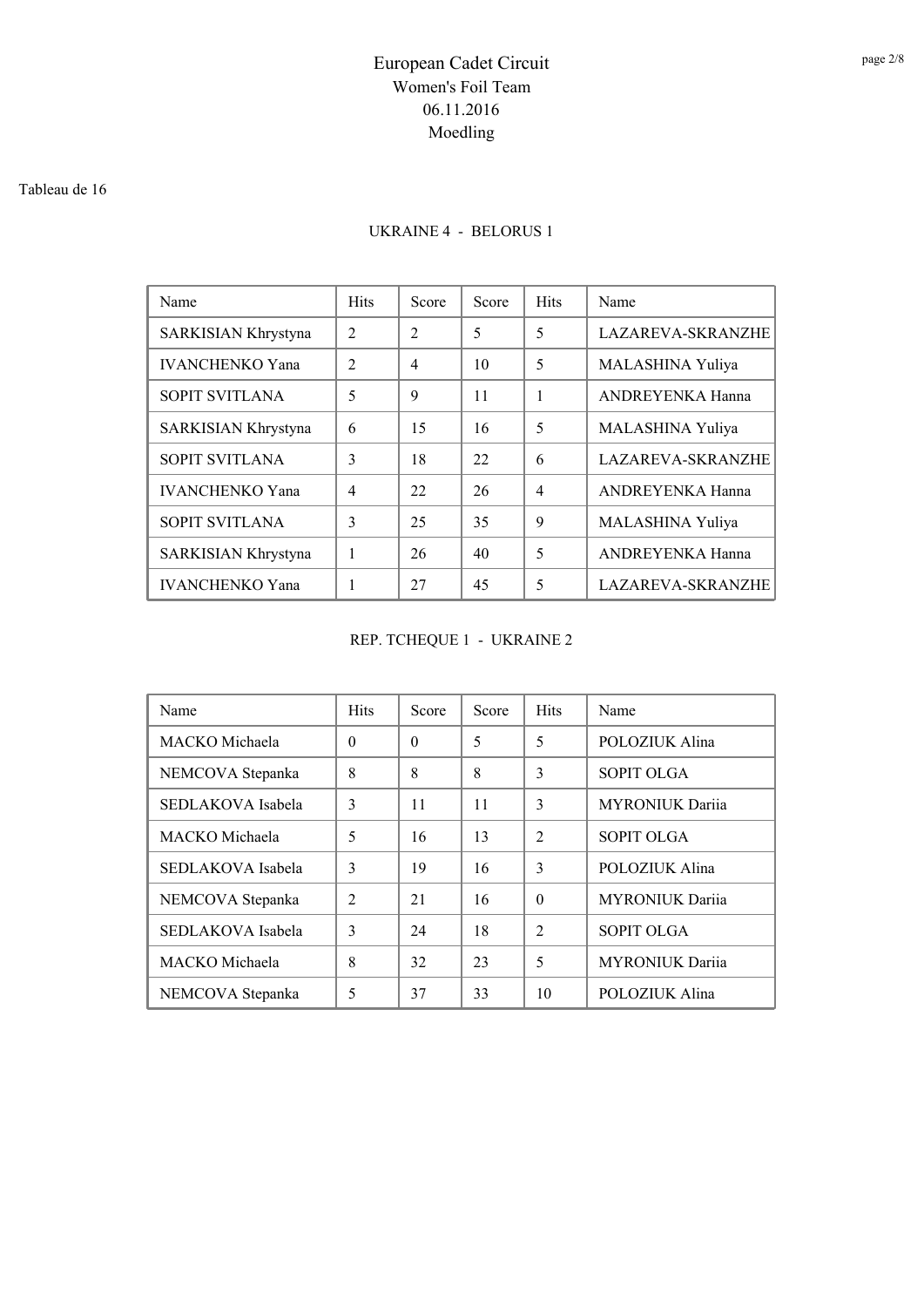#### Tableau de 16

### ALLEMAGNE 4 - ALLEMAGNE 1

| Name                           | <b>Hits</b>   | Score | Score          | <b>Hits</b>    | Name                     |
|--------------------------------|---------------|-------|----------------|----------------|--------------------------|
| <b>MORANDI</b> Carlotta sophie | 5             | 5     | $\overline{2}$ | $\overline{2}$ | FERON Johanna            |
| <b>MORGENROTH Julia</b>        | 5             | 10    | 7              | 5              | <b>SCHNABEL Hanna</b>    |
| <b>EBIGT</b> Leonie            | 4             | 14    | 15             | 8              | VOESTE Mara sofie        |
| MORANDI Carlotta sophie        | 3             | 17    | 18             | 3              | <b>SCHNABEL Hanna</b>    |
| <b>EBIGT</b> Leonie            | 2             | 19    | 25             | 7              | FERON Johanna            |
| <b>MORGENROTH Julia</b>        | 4             | 23    | 29             | $\overline{4}$ | VOESTE Mara sofie        |
| <b>EBIGT</b> Leonie            | 1             | 24    | 35             | 6              | <b>SCHNABEL Hanna</b>    |
| MORANDI Carlotta sophie        | $\mathcal{E}$ | 27    | 40             | 5              | <b>VOESTE Mara sofie</b> |
| <b>MORGENROTH Julia</b>        | 4             | 31    | 45             | 5              | FERON Johanna            |

JAPON 1 - GBR 3

| Name                | <b>Hits</b> | Score | Score          | <b>Hits</b>    | Name                       |
|---------------------|-------------|-------|----------------|----------------|----------------------------|
| <b>TOSA Yukino</b>  | 5           | 5     | $\overline{2}$ | $\overline{2}$ | BALESTRIERI Arianna        |
| KANO Arisa          | 5           | 10    | 3              | 1              | MOND Amanda                |
| <b>TAGUCHI Riho</b> | 5           | 15    | 6              | 3              | <b>BEARDMORE Emily</b>     |
| <b>TOSA Yukino</b>  | 5           | 20    | 7              | 1              | MOND Amanda                |
| <b>TAGUCHI Riho</b> | 5           | 25    | 11             | $\overline{4}$ | BALESTRIERI Arianna        |
| KANO Arisa          | 5           | 30    | 12             | 1              | <b>BEARDMORE Emily</b>     |
| <b>TAGUCHI Riho</b> | 5           | 35    | 16             | $\overline{4}$ | MOND Amanda                |
| <b>TOSA Yukino</b>  | 5           | 40    | 17             | 1              | <b>BEARDMORE Emily</b>     |
| <b>KANO</b> Arisa   | 5           | 45    | 19             | $\mathfrak{D}$ | <b>BALESTRIERI Arianna</b> |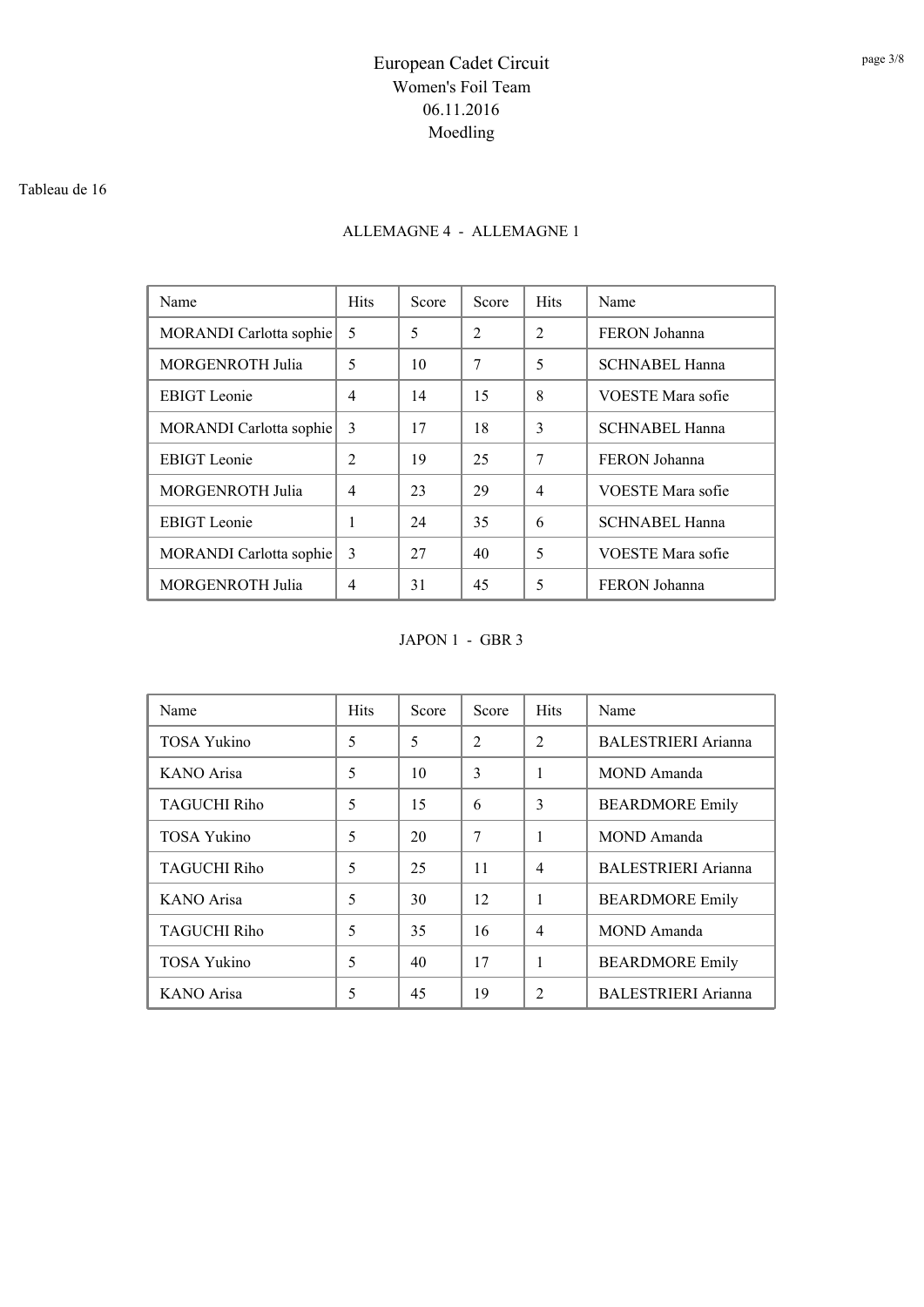#### Tableau de 16

### ALLEMAGNE 3 - GBR 2

| Name                     | <b>Hits</b> | Score | Score | <b>Hits</b>    | Name                     |
|--------------------------|-------------|-------|-------|----------------|--------------------------|
| <b>SCHMITZ Karoline</b>  | 5           | 5     | 3     | 3              | <b>BABAEVA</b> Seville   |
| PHILIPP Angelina         | 1           | 6     | 5     | $\mathfrak{D}$ | <b>GRANVILLE Bronwen</b> |
| <b>THUERMER Caecilia</b> | $\Omega$    | 6     | 8     | 3              | WILLIAMS-STEWART T       |
| <b>SCHMITZ Karoline</b>  | 6           | 12    | 10    | $\mathcal{L}$  | <b>GRANVILLE Bronwen</b> |
| <b>THUERMER Caecilia</b> | 1           | 13    | 16    | 6              | <b>BABAEVA</b> Seville   |
| PHILIPP Angelina         | 3           | 16    | 22    | 6              | WILLIAMS-STEWART T       |
| THUERMER Caecilia        | 3           | 19    | 26    | $\overline{4}$ | <b>GRANVILLE Bronwen</b> |
| <b>SCHMITZ Karoline</b>  | 4           | 23    | 28    | $\mathfrak{D}$ | WILLIAMS-STEWART T       |
| PHILIPP Angelina         | 5           | 28    | 34    | 6              | <b>BABAEVA</b> Seville   |

#### UKRAINE 1 - LETTONIE

| Name                    | <b>Hits</b>    | Score          | Score          | <b>Hits</b>   | Name                    |
|-------------------------|----------------|----------------|----------------|---------------|-------------------------|
| <b>BUDENKO</b> Kateryna | $\overline{2}$ | $\mathfrak{D}$ | 3              | 3             | SOLODKIHA Jekaterina    |
| <b>TARANENKO Anna</b>   | 8              | 10             | $\overline{4}$ | 1             | <b>IVANOVA</b> Daniella |
| REBCHUNOVSKA Oleksal    | $\overline{4}$ | 14             | 12             | 8             | <b>MALNIECE Juta</b>    |
| <b>BUDENKO</b> Kateryna | 6              | 20             | 13             | 1             | <b>IVANOVA</b> Daniella |
| REBCHUNOVSKA Oleksal    | $\mathcal{L}$  | 22             | 18             | 5             | SOLODKIHA Jekaterina    |
| <b>TARANENKO Anna</b>   | 8              | 30             | 20             | $\mathcal{L}$ | <b>MALNIECE</b> Juta    |
| REBCHUNOVSKA Oleksa     | 5              | 35             | 23             | 3             | <b>IVANOVA</b> Daniella |
| <b>BUDENKO Kateryna</b> | 5              | 40             | 24             | 1             | <b>MALNIECE</b> Juta    |
| TARANENKO Anna          | $\theta$       | 40             | 30             | 6             | SOLODKIHA Jekaterina    |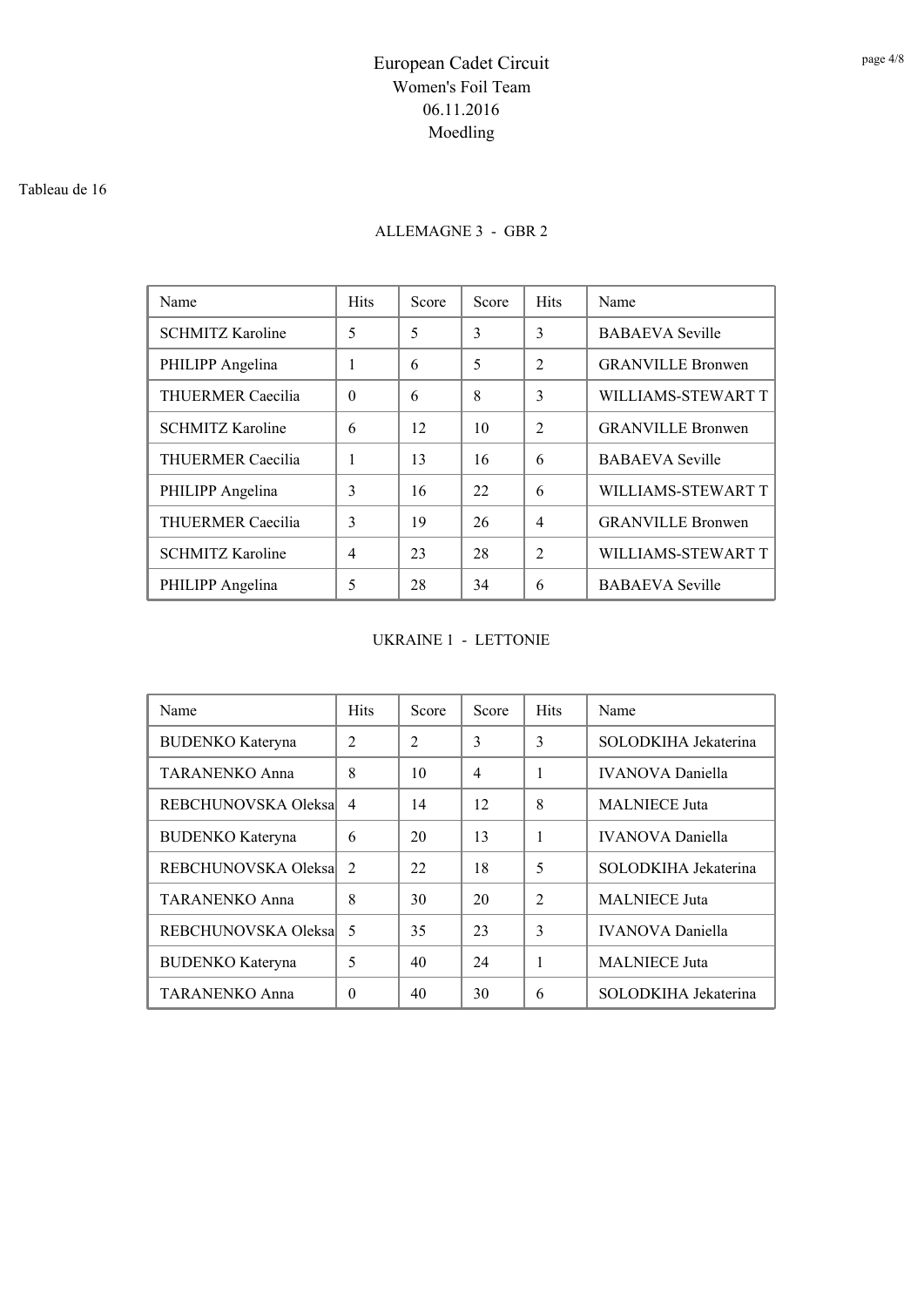#### Tableau de 8

## SLOVAQUIE 2 - ROUMANIE

| Name                  | <b>Hits</b>    | Score    | Score | <b>Hits</b>    | Name                   |
|-----------------------|----------------|----------|-------|----------------|------------------------|
| <b>BUDAY</b> Boglarka | $\theta$       | $\Omega$ | 5     | 5              | <b>CANDESCU Rebeca</b> |
| KRALIKOVA Veronika    | $\overline{4}$ | 4        | 7     | $\mathfrak{D}$ | <b>SAVEANU</b> Anca    |
| NAGYOVA Kitti         | 1              | 5        | 15    | 8              | <b>DRAGHICI Raluca</b> |
| <b>BUDAY</b> Boglarka | 3              | 8        | 20    | 5              | <b>SAVEANU</b> Anca    |
| NAGYOVA Kitti         | 1              | 9        | 25    | 5              | <b>CANDESCU Rebeca</b> |
| KRALIKOVA Veronika    | 5              | 14       | 30    | 5              | <b>DRAGHICI Raluca</b> |
| NAGYOVA Kitti         | 1              | 15       | 35    | 5              | <b>SAVEANU</b> Anca    |
| <b>BUDAY</b> Boglarka | 1              | 16       | 40    | 5              | <b>DRAGHICI Raluca</b> |
| KRALIKOVA Veronika    | $\overline{4}$ | 20       | 45    | 5              | <b>CANDESCU Rebeca</b> |

REP. TCHEQUE 1 - BELORUS 1

| Name              | <b>Hits</b>    | Score          | Score | <b>Hits</b> | Name                     |
|-------------------|----------------|----------------|-------|-------------|--------------------------|
| MACKO Michaela    | $\theta$       | $\Omega$       | 5     | 5           | ANDREYENKA Yana          |
| NEMCOVA Stepanka  | $\overline{4}$ | $\overline{4}$ | 10    | 5           | MALASHINA Yuliya         |
| SEDLAKOVA Isabela | 3              | 7              | 15    | 5           | <b>LAZAREVA-SKRANZHE</b> |
| MACKO Michaela    | 3              | 10             | 20    | 5           | MALASHINA Yuliya         |
| SEDLAKOVA Isabela | 1              | 11             | 25    | 5           | ANDREYENKA Yana          |
| NEMCOVA Stepanka  | 1              | 12             | 30    | 5           | <b>LAZAREVA-SKRANZHE</b> |
| SEDLAKOVA Isabela | 3              | 15             | 35    | 5           | MALASHINA Yuliya         |
| MACKO Michaela    | $\overline{c}$ | 17             | 40    | 5           | LAZAREVA-SKRANZHE        |
| NEMCOVA Stepanka  | 3              | 20             | 45    | 5           | ANDREYENKA Yana          |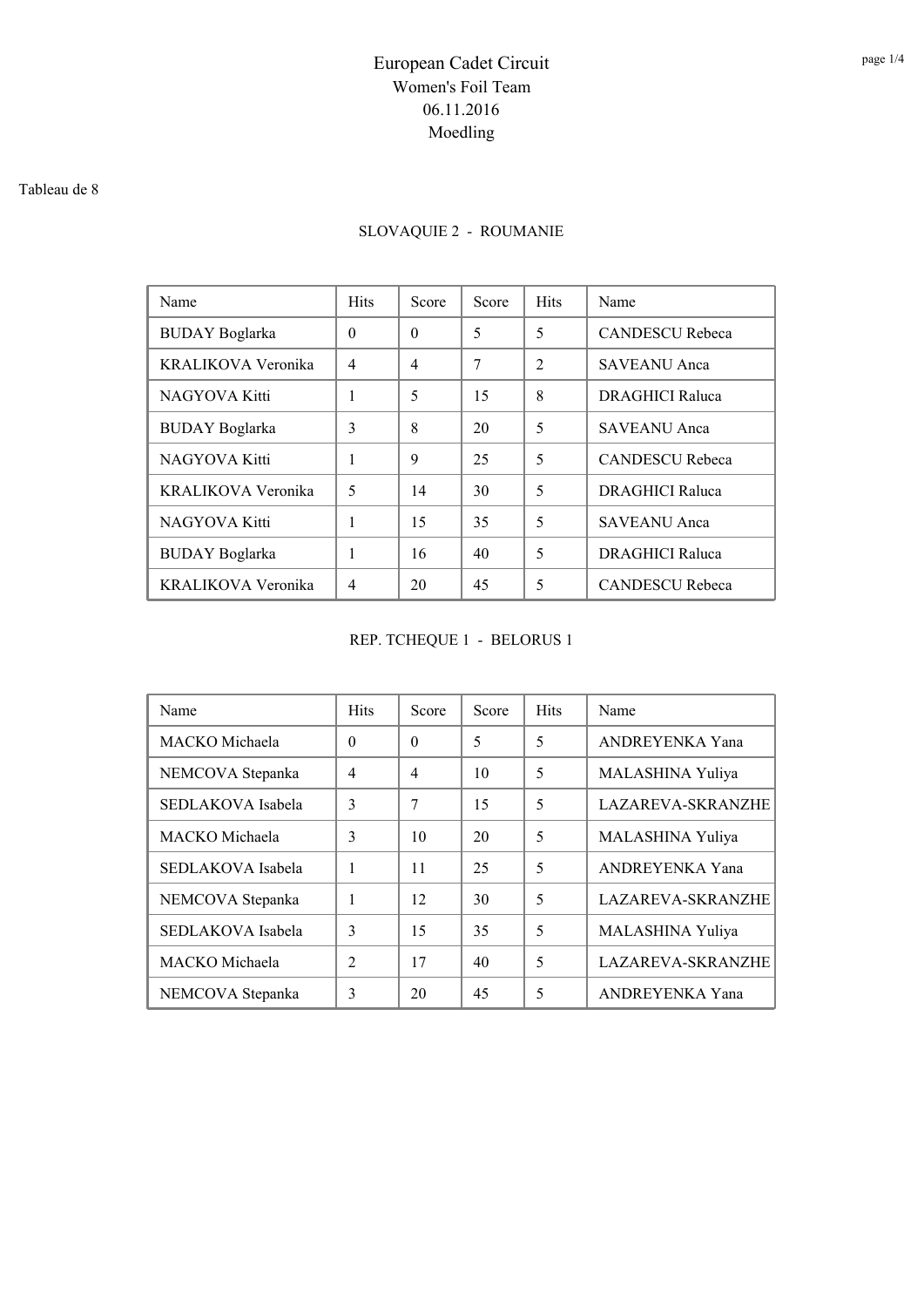#### Tableau de 8

### JAPON 1 - ALLEMAGNE 1

| Name                | <b>Hits</b>    | Score | Score | <b>Hits</b>    | Name                  |
|---------------------|----------------|-------|-------|----------------|-----------------------|
| KANO Arisa          | 1              | 1     | 4     | $\overline{4}$ | FERON Johanna         |
| <b>TOSA Yukino</b>  | 8              | 9     | 8     | $\overline{4}$ | SCHNABEL Hanna        |
| <b>TAGUCHI Riho</b> | 3              | 12    | 13    | 5              | VOESTE Mara sofie     |
| KANO Arisa          | 4              | 16    | 15    | $\mathcal{L}$  | <b>SCHNABEL Hanna</b> |
| <b>TAGUCHI Riho</b> | $\overline{2}$ | 18    | 20    | 5              | FERON Johanna         |
| <b>TOSA Yukino</b>  | 7              | 25    | 25    | 5              | VOESTE Mara sofie     |
| <b>TAGUCHI Riho</b> | 4              | 29    | 28    | 3              | <b>SCHNABEL Hanna</b> |
| KANO Arisa          | 5              | 34    | 29    | 1              | VOESTE Mara sofie     |
| <b>TOSA Yukino</b>  | 7              | 41    | 37    | 8              | FERON Johanna         |

UKRAINE 1 - GBR 2

| Name                    | <b>Hits</b>    | Score | Score          | <b>Hits</b>   | Name                     |
|-------------------------|----------------|-------|----------------|---------------|--------------------------|
| <b>BUDENKO</b> Kateryna | 5              | 5     | 3              | 3             | <b>BABAEVA</b> Seville   |
| <b>TARANENKO Anna</b>   | 5              | 10    | $\overline{4}$ | 1             | <b>GRANVILLE Bronwen</b> |
| SADII Anastasiia        | 5              | 15    | 9              | 5             | WILLIAMS-STEWART T       |
| <b>BUDENKO</b> Kateryna | $\mathfrak{D}$ | 17    | 13             | 4             | <b>GRANVILLE Bronwen</b> |
| SADII Anastasija        | 8              | 25    | 17             | 4             | <b>BABAEVA</b> Seville   |
| <b>TARANENKO Anna</b>   | 5              | 30    | 17             | $\Omega$      | WILLIAMS-STEWART T       |
| SADII Anastasiia        | $\Omega$       | 30    | 19             | $\mathcal{L}$ | <b>GRANVILLE Bronwen</b> |
| <b>BUDENKO</b> Kateryna | $\Omega$       | 28    | 23             | 4             | WILLIAMS-STEWART T       |
| <b>TARANENKO Anna</b>   | 17             | 45    | 29             | 6             | <b>BABAEVA</b> Seville   |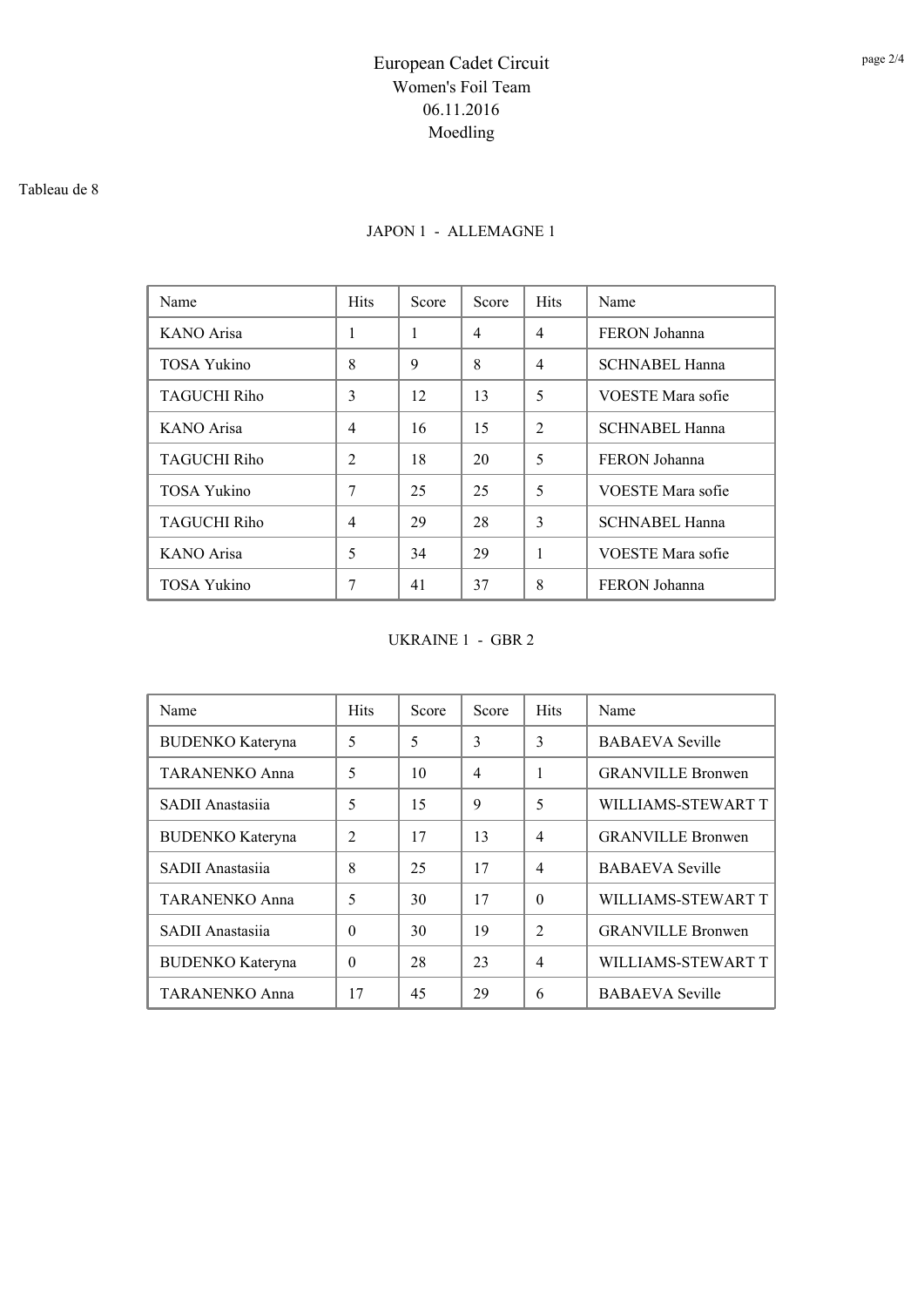#### Halbfinale

### BELORUS 1 - ROUMANIE

| Name             | <b>Hits</b>    | Score    | Score | <b>Hits</b>    | Name                   |
|------------------|----------------|----------|-------|----------------|------------------------|
| ANDREYENKA Hanna | $\Omega$       | $\Omega$ | 5     | 5              | <b>DRAGHICI Raluca</b> |
| ANDREYENKA Yana  | $\theta$       | $\Omega$ | 10    | 5              | <b>SAVEANU</b> Anca    |
| MALASHINA Yuliya | 6              | 6        | 15    | 5              | <b>CANDESCU Rebeca</b> |
| ANDREYENKA Hanna | $\mathfrak{D}$ | 8        | 17    | $\overline{2}$ | <b>SAVEANU</b> Anca    |
| MALASHINA Yuliya | 9              | 17       | 20    | $\mathcal{E}$  | <b>DRAGHICI Raluca</b> |
| ANDREYENKA Yana  | 5              | 22       | 28    | 8              | <b>CANDESCU Rebeca</b> |
| MALASHINA Yuliya | 6              | 28       | 29    | 1              | <b>SAVEANU Anca</b>    |
| ANDREYENKA Hanna | 6              | 34       | 40    | 11             | <b>CANDESCU Rebeca</b> |
| ANDREYENKA Yana  | 8              | 42       | 45    | 5              | <b>DRAGHICI Raluca</b> |

UKRAINE 1 - JAPON 1

| Name                    | <b>Hits</b>    | Score          | Score | <b>Hits</b>    | Name                |
|-------------------------|----------------|----------------|-------|----------------|---------------------|
| <b>BUDENKO</b> Kateryna | $\overline{4}$ | $\overline{4}$ | 5     | 5              | <b>TOSA Yukino</b>  |
| TARANENKO Anna          | 6              | 10             | 9     | $\overline{4}$ | <b>TAGUCHI Riho</b> |
| SADII Anastasiia        | $\overline{2}$ | 12             | 12    | 3              | KANO Arisa          |
| <b>BUDENKO</b> Kateryna | $\mathfrak{D}$ | 14             | 14    | $\mathcal{L}$  | <b>TAGUCHI Riho</b> |
| SADII Anastasiia        | $\overline{4}$ | 18             | 19    | 5              | <b>TOSA Yukino</b>  |
| <b>TARANENKO Anna</b>   | 1              | 19             | 23    | $\overline{4}$ | <b>KANO</b> Arisa   |
| SADII Anastasiia        | $\overline{4}$ | 23             | 24    | 1              | <b>TAGUCHI Riho</b> |
| <b>BUDENKO</b> Kateryna | 1              | 24             | 26    | 2              | <b>KANO</b> Arisa   |
| <b>TARANENKO Anna</b>   | 6              | 30             | 41    | 15             | <b>TOSA Yukino</b>  |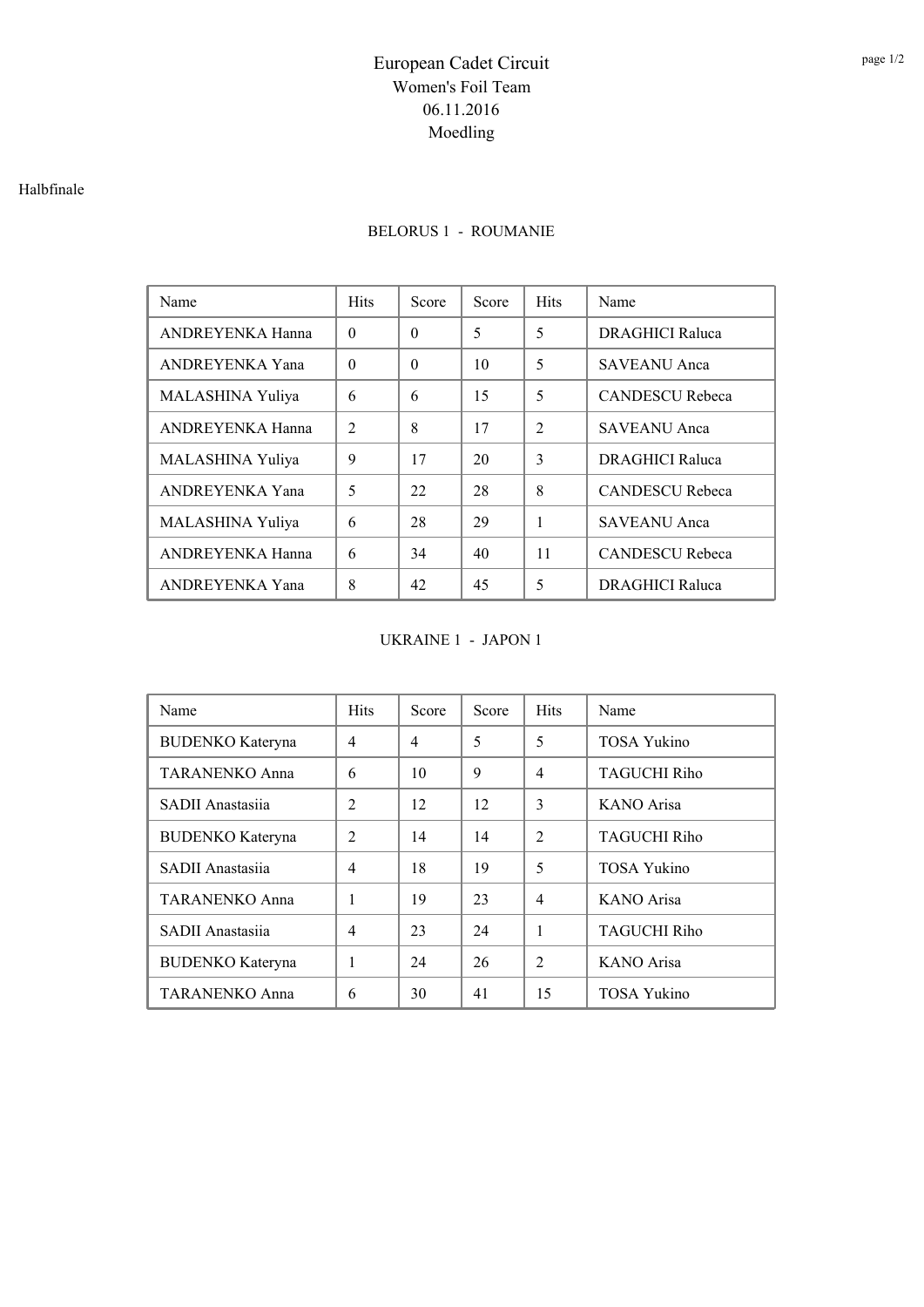#### Finale

#### JAPON 1 - ROUMANIE

| Name                | <b>Hits</b>    | Score | Score | <b>Hits</b>    | Name                   |
|---------------------|----------------|-------|-------|----------------|------------------------|
| KANO Arisa          | $\overline{4}$ | 4     | 1     | 1              | <b>CANDESCU Rebeca</b> |
| <b>TOSA Yukino</b>  | 3              | 7     | 9     | 8              | SAVEANU Anca           |
| <b>TAGUCHI Riho</b> | 5              | 12    | 14    | 5              | <b>DRAGHICI Raluca</b> |
| KANO Arisa          | 3              | 15    | 17    | 3              | <b>SAVEANU</b> Anca    |
| TAGUCHI Riho        | 7              | 22    | 25    | 8              | <b>CANDESCU Rebeca</b> |
| <b>TOSA Yukino</b>  | 6              | 28    | 30    | 5              | <b>DRAGHICI Raluca</b> |
| <b>TAGUCHI Riho</b> | $\overline{4}$ | 32    | 30    | $\Omega$       | <b>SAVEANU</b> Anca    |
| KANO Arisa          | 6              | 38    | 32    | $\overline{2}$ | <b>DRAGHICI Raluca</b> |
| <b>TOSA Yukino</b>  | 6              | 44    | 43    | 11             | <b>CANDESCU Rebeca</b> |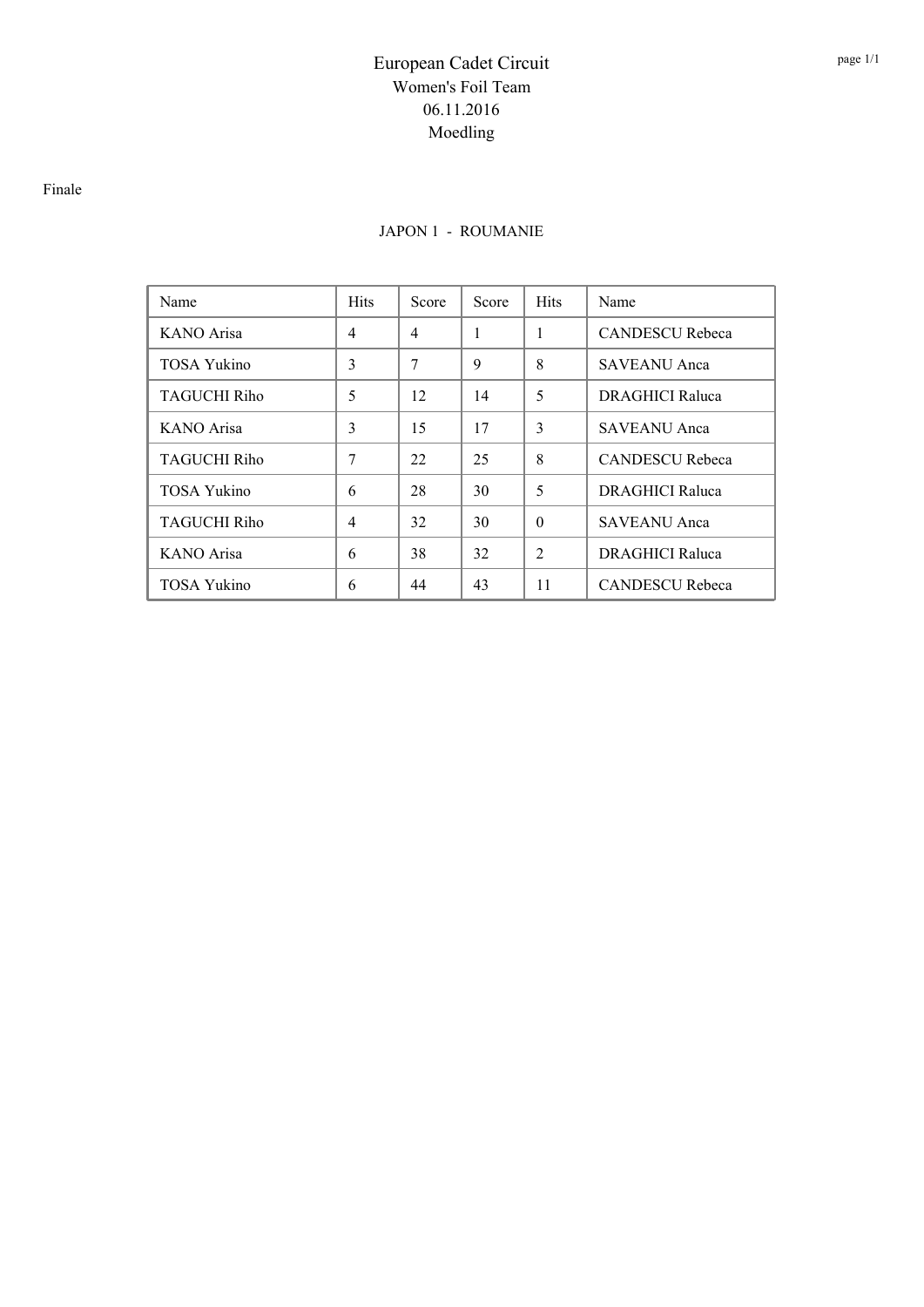## Overall ranking (ordered by ranking - 31 teams)

| rank | name                                  | nat.       | flag |
|------|---------------------------------------|------------|------|
| 1    | <b>JAPON 1</b>                        | JPN        |      |
|      | <b>KANO</b> Arisa                     |            |      |
|      | <b>TAGUCHI Riho</b>                   |            |      |
|      | <b>TOSA Yukino</b>                    |            |      |
| 2    | <b>ROUMANIE</b>                       | ROU        |      |
|      | <b>CANDESCU Rebeca</b>                |            |      |
|      | <b>DRAGHICI Raluca</b>                |            |      |
|      | <b>GHEORGHE Andreea</b>               |            |      |
|      | <b>SAVEANU</b> Anca                   |            |      |
| 3    | <b>UKRAINE 1</b>                      | UKR        |      |
|      | <b>BUDENKO</b> Kateryna               |            |      |
|      | REBCHUNOVSKA Oleksandra               |            |      |
|      | SADII Anastasiia                      |            |      |
|      | <b>TARANENKO Anna</b>                 |            |      |
| 4    | <b>BELORUS 1</b>                      | <b>BLR</b> |      |
|      | ANDREYENKA Hanna                      |            |      |
|      | <b>ANDREYENKA Yana</b>                |            |      |
|      | LAZAREVA-SKRANZHEVSKAYA Yana          |            |      |
|      | MALASHINA Yuliya                      |            |      |
| 5    | <b>ALLEMAGNE 1</b>                    | GER        |      |
|      | <b>ERHARDT</b> Maike                  |            |      |
|      | FERON Johanna                         |            |      |
|      | <b>SCHNABEL Hanna</b>                 |            |      |
|      | VOESTE Mara sofie                     |            |      |
| 6    | REP. TCHEQUE 1                        | <b>CZE</b> |      |
|      | MACKO Michaela                        |            |      |
|      | MALICKOVA Eliska                      |            |      |
|      |                                       |            |      |
|      | NEMCOVA Stepanka<br>SEDLAKOVA Isabela |            |      |
|      |                                       |            |      |
| 7    | <b>SLOVAQUIE 2</b>                    | SVK        |      |
|      | <b>BUDAY</b> Boglarka                 |            |      |
|      | CSEFALVAYOVA Rebeka                   |            |      |
|      | KRALIKOVA Veronika                    |            |      |
|      | NAGYOVA Kitti                         |            |      |
| 8    | GBR <sub>2</sub>                      | GBR        |      |
|      | <b>BABAEVA Seville</b>                |            |      |
|      | <b>GRANVILLE Bronwen</b>              |            |      |
|      | WILLIAMS-STEWART Teagan               |            |      |
| 9    | <b>ALLEMAGNE 2</b>                    | <b>GER</b> |      |
|      | <b>BRUNETS</b> Sophie Irene           |            |      |
|      | DHUIQUE-HEIN Aliya                    |            |      |
|      | <b>SCHNEEGANS Anne-Sophie</b>         |            |      |
|      | VOGEL Ainhoa                          |            |      |
| 9    | <b>ALLEMAGNE 3</b>                    | GER        |      |
|      | <b>ADLER Laura</b>                    |            |      |
|      | PHILIPP Angelina                      |            |      |
|      | <b>SCHMITZ Karoline</b>               |            |      |
|      | THUERMER Caecilia                     |            |      |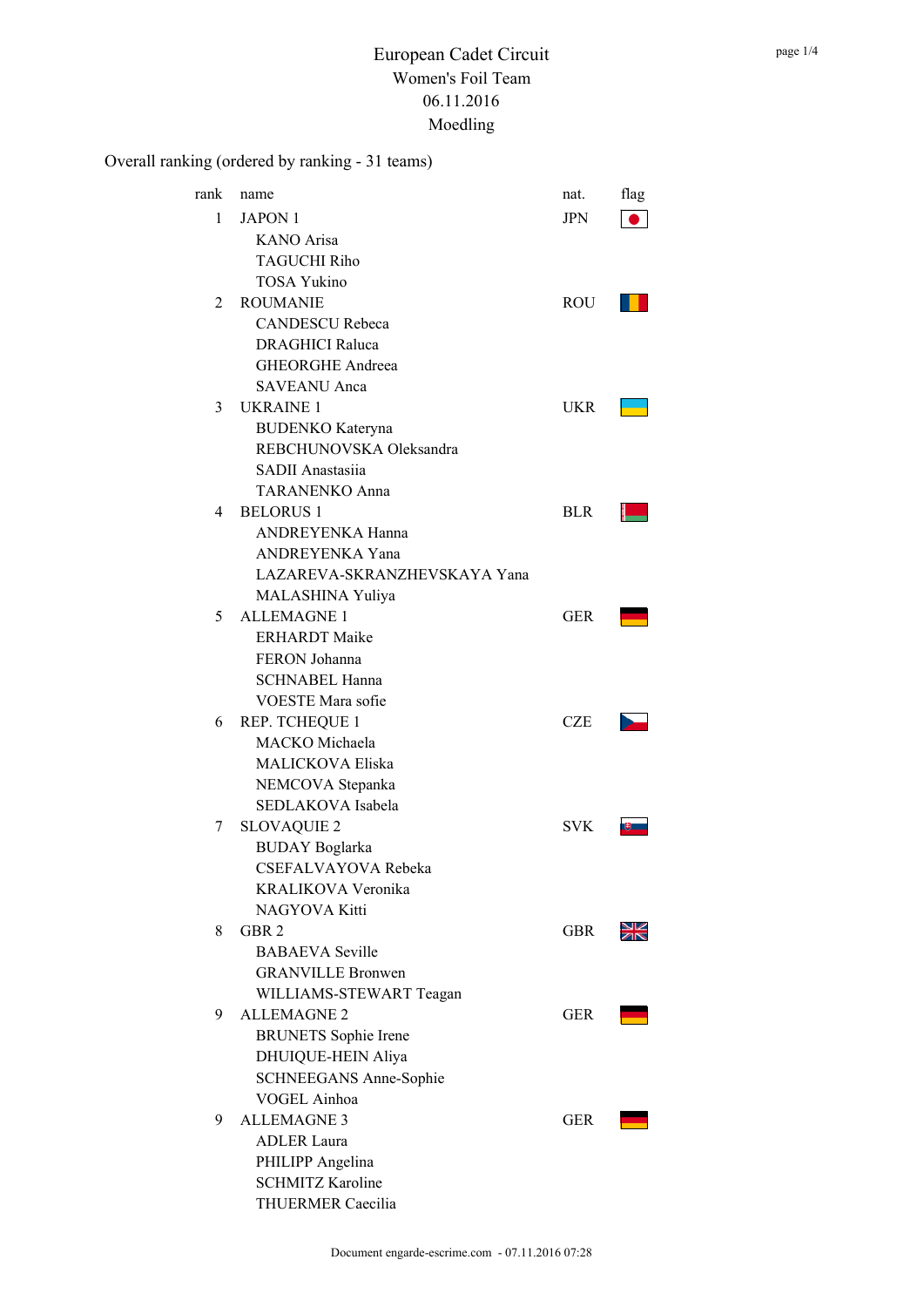### ECCWFT2016

## Overall ranking (ordered by ranking - 31 teams)

| rank | name                       | nat.       | flag |
|------|----------------------------|------------|------|
| 9    | <b>ALLEMAGNE 4</b>         | <b>GER</b> |      |
|      | <b>EBIGT</b> Leonie        |            |      |
|      | <b>JANSEN</b> Greta        |            |      |
|      | MORANDI Carlotta sophie    |            |      |
|      | MORGENROTH Julia           |            |      |
| 9    | GBR 3                      | <b>GBR</b> |      |
|      | <b>BALESTRIERI</b> Arianna |            |      |
|      | <b>BEARDMORE Emily</b>     |            |      |
|      | <b>CURWEN Becci</b>        |            |      |
|      | MOND Amanda                |            |      |
| 9    | <b>LETTONIE</b>            | <b>LAT</b> |      |
|      | <b>IVANOVA</b> Daniella    |            |      |
|      | <b>MALNIECE Juta</b>       |            |      |
|      | SOLODKIHA Jekaterina       |            |      |
|      | <b>VAIKULE Eva</b>         |            |      |
| 9    | <b>SLOVAQUIE 1</b>         | <b>SVK</b> |      |
|      | <b>BARTALOVA Vivien</b>    |            |      |
|      | <b>BODOVA</b> Barbara      |            |      |
|      | <b>GYORGY Eszter</b>       |            |      |
|      | <b>UDVARDI</b> Jazmin      |            |      |
| 9    | <b>UKRAINE 2</b>           | UKR        |      |
|      | KALKUTINA Olga             |            |      |
|      | <b>MYRONIUK Dariia</b>     |            |      |
|      | POLOZIUK Alina             |            |      |
|      | <b>SOPIT OLGA</b>          |            |      |
| 9    | <b>UKRAINE 4</b>           | <b>UKR</b> |      |
|      | <b>IVANCHENKO Yana</b>     |            |      |
|      | PLAKHOTNIUK Olha           |            |      |
|      | SARKISIAN Khrystyna        |            |      |
|      | SOPIT SVITLANA             |            |      |
| 17   | GBR 1                      | GBR        |      |
|      | <b>HARDIE Heloise</b>      |            |      |
|      | <b>HOME Amy</b>            |            |      |
|      | MCLAUGHLIN Mhairi          |            |      |
| 18   | <b>UKRAINE 3</b>           | <b>UKR</b> |      |
|      | KRYVONOS Mariya            |            |      |
|      | MOMONOVA Sofiia            |            |      |
|      | <b>MORGUN Nadiya</b>       |            |      |
|      | <b>SYZAREVA Mariia</b>     |            |      |
| 19   | <b>AUTRICHE</b>            | AUT        |      |
|      | <b>BOEGLE Vivien</b>       |            |      |
|      | <b>BRUGGER Lilli</b>       |            |      |
|      | <b>ROM Florentine</b>      |            |      |
|      | <b>SCHMIDT Elsa</b>        |            |      |
| 20   | <b>NEDBEL</b>              | <b>NED</b> |      |
|      | <b>BUTIN BIK Elise</b>     |            |      |
|      | <b>MEULENAAR Veerle</b>    |            |      |
|      |                            |            |      |
|      | <b>SWENNEN Annemaine</b>   |            |      |
|      | WAUTERS Marjolein          |            |      |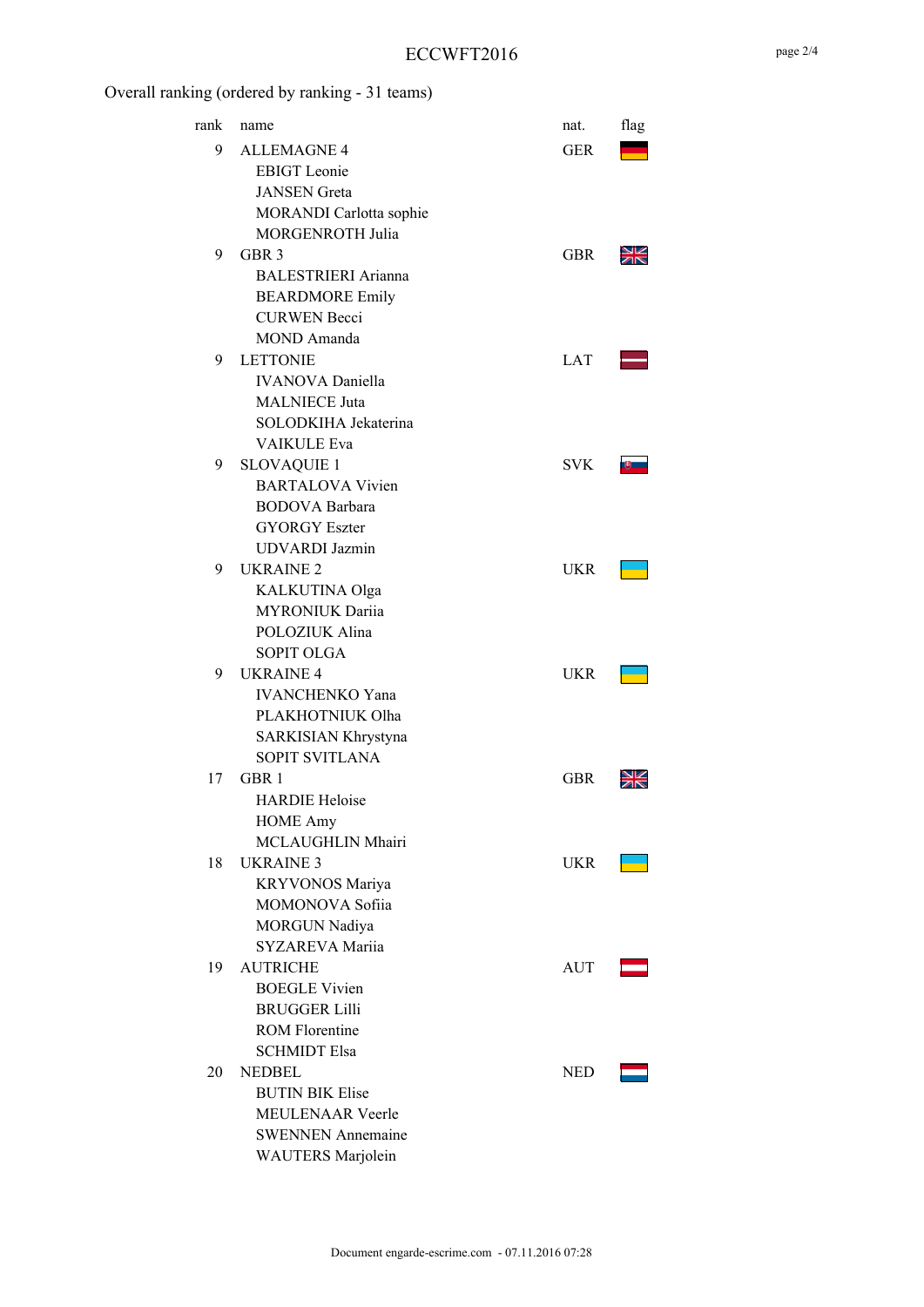### ECCWFT2016

# Overall ranking (ordered by ranking - 31 teams)

| rank | name                  | nat.       | flag |
|------|-----------------------|------------|------|
| 21   | <b>HONGRIE</b>        | <b>HUN</b> |      |
|      | <b>CZEKMAN</b> Luca   |            |      |
|      | FEKETE Hanga          |            |      |
|      | <b>NEKIFOR Erika</b>  |            |      |
|      | ZSOLDOSI Emilia       |            |      |
| 22   | POLOGNE 1             | POL        |      |
|      | KISIELEWSKA Alicja    |            |      |
|      | KOLODZIEJCZYK Malwina |            |      |
|      | <b>OKLINSKA</b> Marta |            |      |
|      | <b>SZMIT</b> Laura    |            |      |
| 23   | <b>REP. TCHEQUE 2</b> | <b>CZE</b> |      |
|      | KOCOUROVA Adela       |            |      |
|      | KURESOVA Tamara       |            |      |
|      | MUSILKOVA Veronika    |            |      |
|      | <b>VLCKOVA Lucie</b>  |            |      |
| 24   | <b>ALLEMAGNE 5</b>    |            |      |
|      | HUBOLD Lena           |            |      |
|      | SHIGIHARA Annalena    |            |      |
|      | STERZIK Linda         |            |      |
|      | <b>ZEHNER Evelyn</b>  |            |      |
| 25   | POLOGNE <sub>3</sub>  | <b>POL</b> |      |
|      | DEBICKA Oliwia        |            |      |
|      | KEDZIORA Zuzanna      |            |      |
|      | SZATARSKA Maja        |            |      |
|      | WITKIEWICZ Joanna     |            |      |
| 26   | POLOGNE <sub>2</sub>  | <b>POL</b> |      |
|      | <b>BESSMAN JULIA</b>  |            |      |
|      | SZEMPLINSKA Natalia   |            |      |
|      | WIERZCHOWSKA Barbara  |            |      |
|      | ZACHAREWICZ Ewa       |            |      |
|      |                       |            |      |
| 27   | BUL                   | BUL        |      |
|      | KOLEVA Gabriela       |            |      |
|      | KOSTOVA Radostina     |            |      |
|      | MIHALEVA Viktoriya    |            |      |
|      | POPOVA Bilyana        |            |      |
| 28   | <b>JAPON 2</b>        | <b>JPN</b> |      |
|      | FUKUTSUKA Tokiho      |            |      |
|      | HABASHITA Kanna       |            |      |
|      | TAKEZAWA Shiori       |            |      |
| 29   | <b>BELARUS 2</b>      | <b>BLR</b> |      |
|      | SHAFAROSTAVA Varvara  |            |      |
|      | <b>ULASAVA</b> Darya  |            |      |
|      | VASILEVICH Maryia     |            |      |
| 30   | <b>JAPON 3</b>        | JPN        |      |
|      | <b>NAGANO</b> Natsuko |            |      |
|      | NOGUCHI Julia         |            |      |
|      | TAKAHASHI Sayaka      |            |      |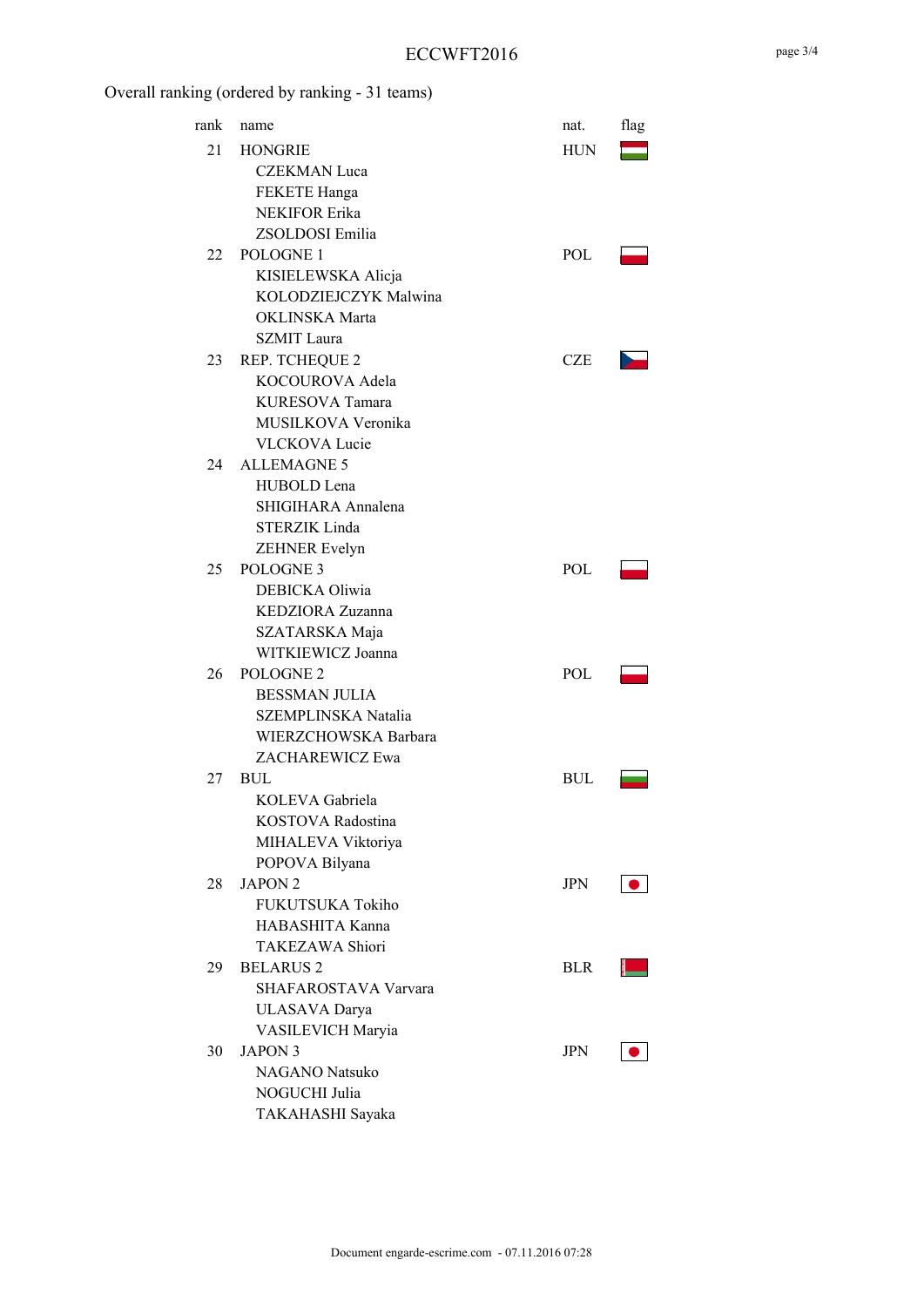rank name nat. flag

30 RUSSIE RUS BORODAENKO Alina FEDOROVA Maria IAKIM Aleksandra LEBEDEVA Lada

| ıat.  | flag |
|-------|------|
| १। ।ऽ |      |